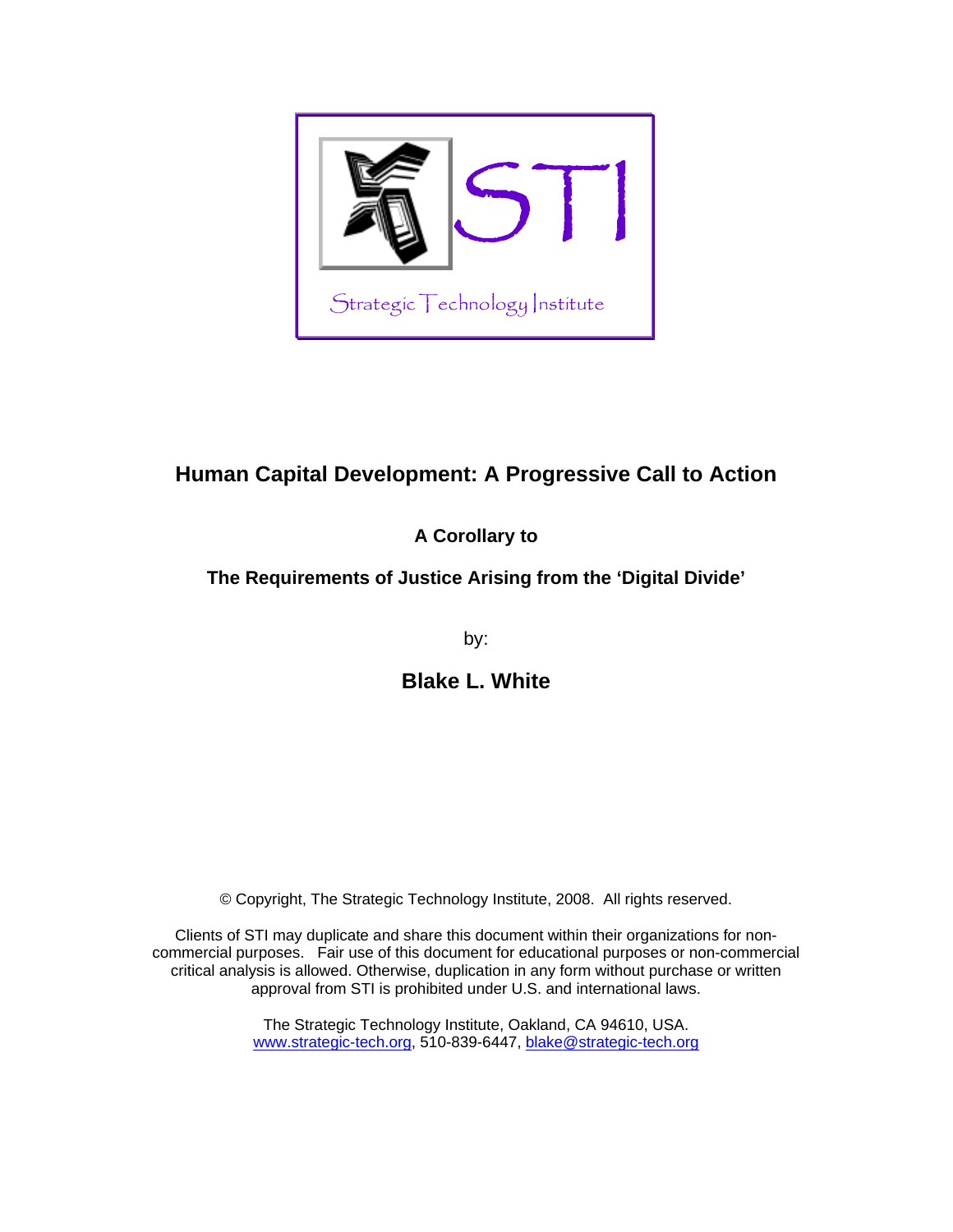# **Human Capital Development: A Progressive Call to Action**

# **Abstract**

The basic Digital Divide problem is not technical, but structural. A progressive solution would entail re-examining and reforming certain basic tenets of the role of mass education in western capitalist society. This requires an enlightened and cogent critique of deeply entrenched societal assumptions and powerful political/financial interests. A new grassroots reform movement is needed, based on real democracy run by the citizens. A progressive call to action would require a change of priorities commensurate with the opportunities presented by 21<sup>st</sup> century information society, rather than one designed for the constraints of the  $19<sup>th</sup>$  century industrial society. This paper recommends six considerations that must be part of such a call to action.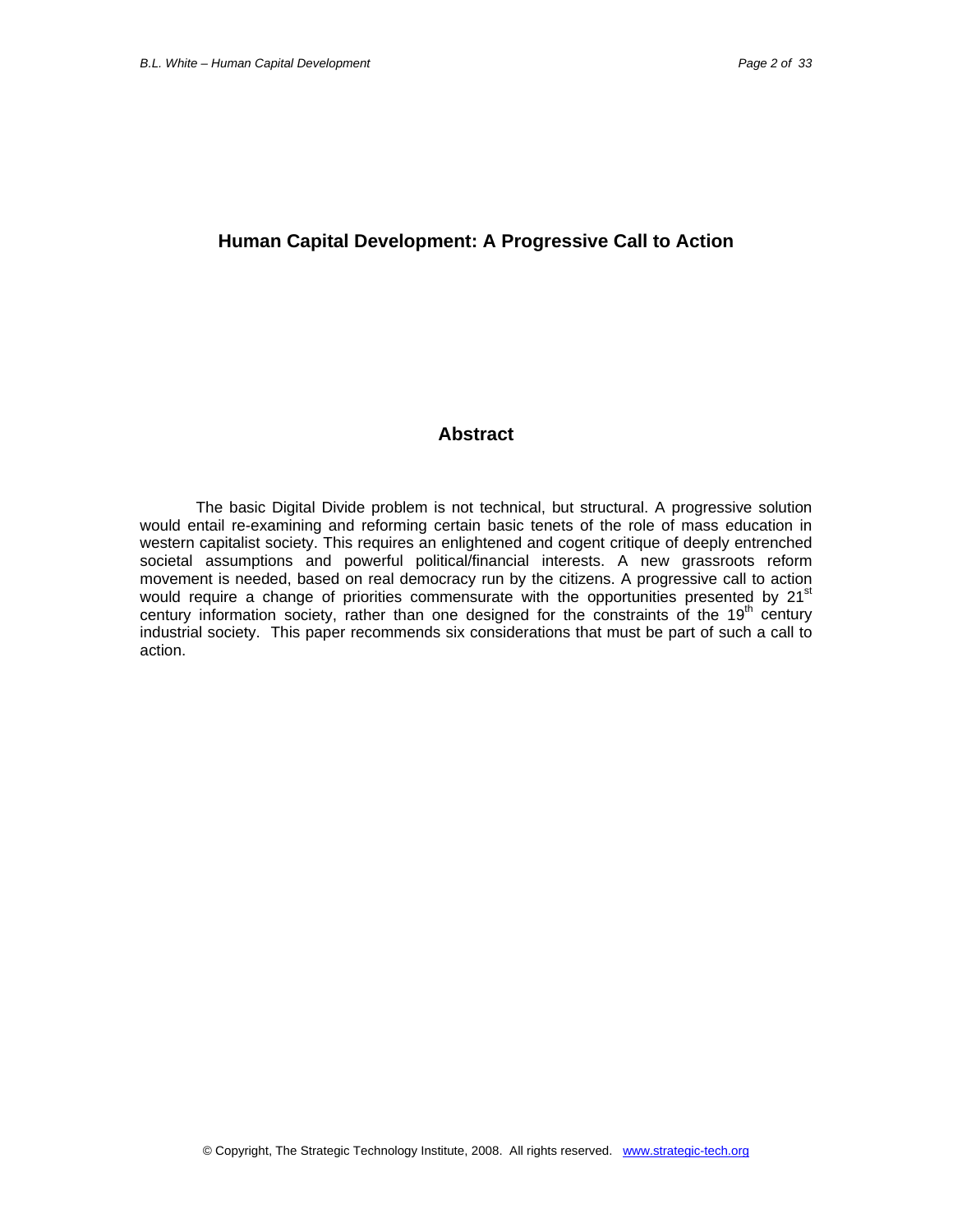# **Dedication**

To my wife Cheryl, who tolerated my absences and supported my obsession with this subject for over two decades.

To my children Jessica, Jason, and Julian, who provide me with the motivation to contribute to an improved world.

To my parents, Blake and Ruth White, who instilled a love for education in my young mind, even when the power of the legal apartheid of 1960s North Carolina seemed insurmountable.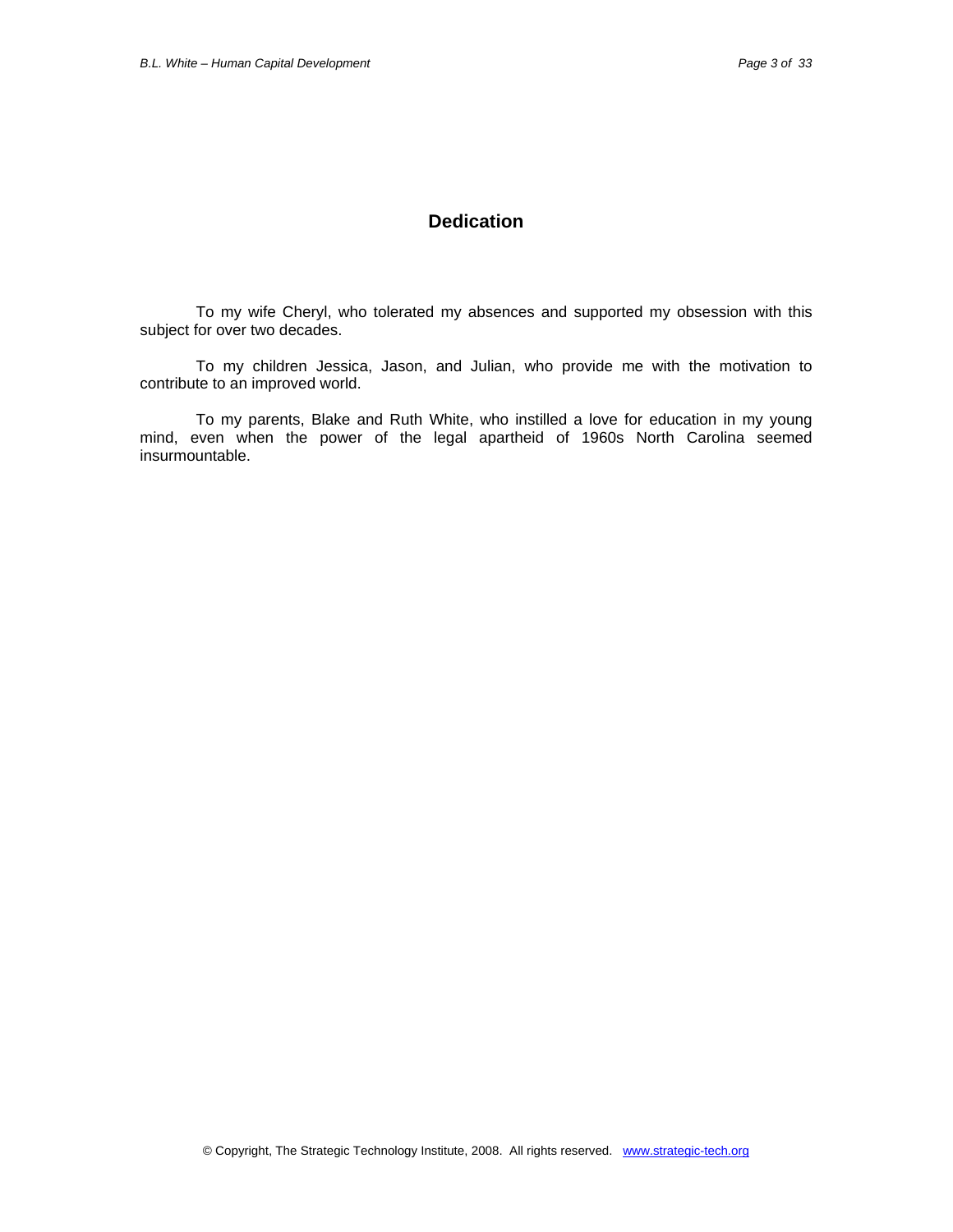# **Acknowledgments**

 I sincerely thank Dr. Linda Paulson of Stanford University for asking me a very basic, yet profound, question.

I also owe deep gratitude to Professor Robert McGinn and to Dr. Ernle W.D. Young, who provided me with the foundation in ethical principles as they relate to science and technology.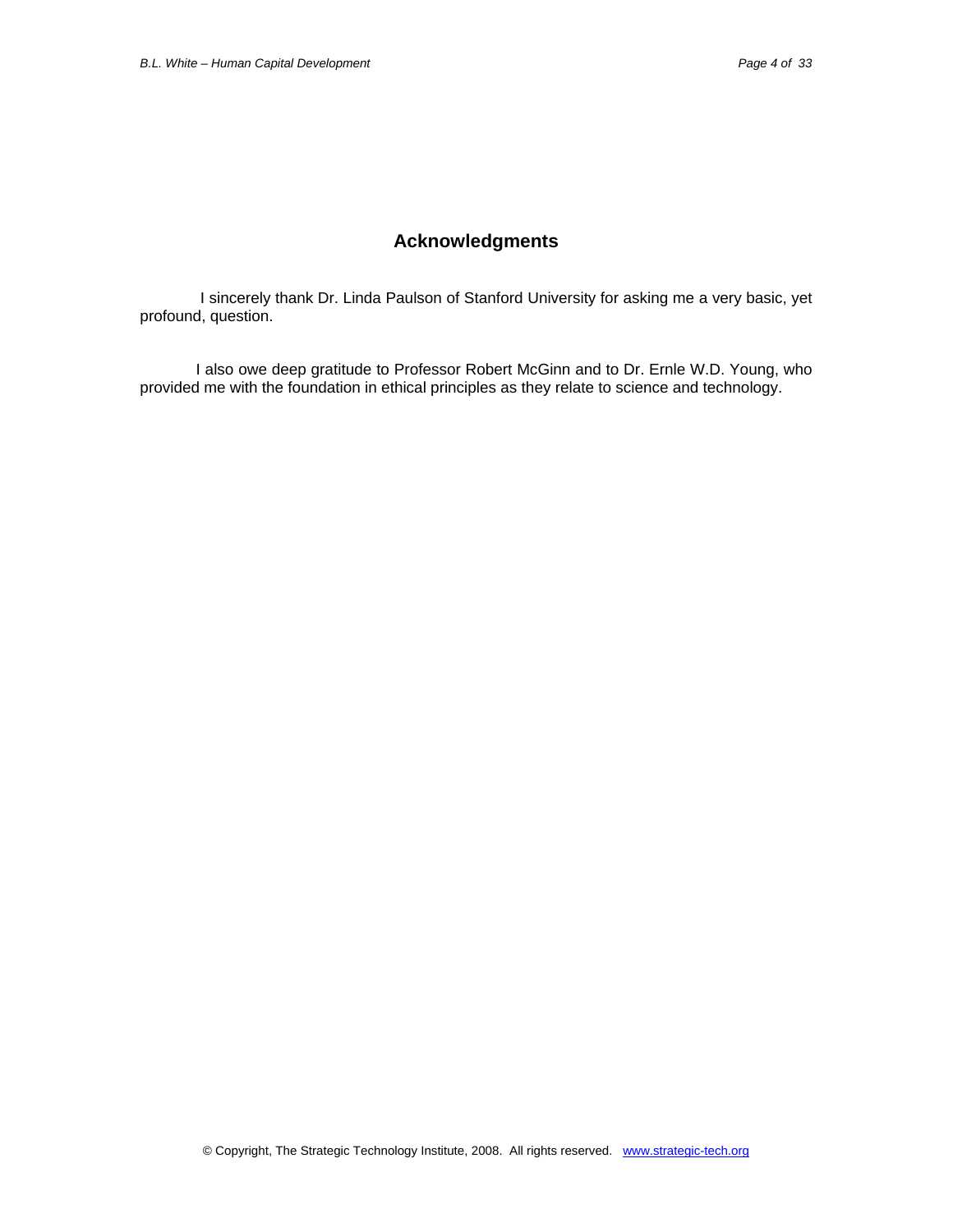# **About the Author**

Blake White founded the Strategic Technology Institute (STI) as an outlet to investigate the business and public policy issues raised by science and engineering. STI was originally founded as Strategic Technologies and then Strategic Systems Inc. in San Francisco in 1985.

White's 30 years in the technology industry includes positions as: Vice President & General Manager of Ascent Media Consulting Services, in which he leads Ascent's offerings in strategic, business and technology consulting services to the global electronic media industry, with clients in the United States, England, France, Singapore, Vietnam, Dubai, Russia, Turkey, and South Africa; Vice President of Strategic Services at National TeleConsultants (NTC); and he was Practice Leader, Digital Media Management, for PriceWaterhouseCoopers LLC.



He also held various management positions in the Silicon Valley computer industry, including: Vice President of Major Accounts at online e-book service bureau PublishOne (a business unit of InterTrust Technologies), Vice President & General Manager of media transport company WAM!NET Entertainment, Director of Entertainment Industry Professional Services, Industry Marketing, and Business Development at Silicon Graphics (SGI). White was also Director of Corporate Development at Apple Computer, and he held several product management positions in multiplatform network integration technologies at Apple, Digital Equipment Corporation (DEC), and Hewlett-Packard (HP). White was also an early participant in the interactive TV industry, serving as Executive Director for Content Development at US West Multimedia. He began his career in Procter & Gamble's Management Systems Division in 1978.

White is a frequent speaker at industry conferences that have included: the National Association of Broadcasters, the International Broadcasting Conference, the Society of Motion Picture & Television Engineers, Digital Hollywood, Cannes Film Festival, and Broadcast South Africa. He is the author of: *The Technology Assessment Process: A Strategic Framework for Managing Technical Innovation*, published by Greenwood Press in 1988, the PricewaterhouseCoopers 2003 publication -- *A New Era for Content: Protection, Potential, and Profit in the Digital World* -- and the *SMPTE Motion Imaging Journal* article (April 2004) by the same name, and he was co-author of *Digital Asset Management: Process Over Product*, published in *Broadcast Engineering* (July 2004). White's work on the Digital Divide has been published in academic journals including Stanford's Tangents and AGLSP's Confluence.<sup>[1](#page-4-0)</sup> He also wrote several articles for the *Journal of the National Technical Association* in the 1980s and has lectured nationally for over two decades on topics that ranged from technical literacy, to space industrialization, energy alternatives, social implications of new technologies, information privacy, the history of science and technology, and ethical debates

White is trained as an engineer, holds BSIE, MBA, and MLA degrees from North Carolina State University, Xavier University (Ohio), and Stanford University, respectively. His professional memberships have included: The Society of Motion Picture & Television Engineers (SMPTE), the Hollywood Post Alliance (HPA), the Association for Computing Machinery (ACM), and the Institute of Industrial Engineers (IIE). Community activities have included: Board Member of the National Technical Association, the National Black MBA Association, the Bay Area 100 Black Men, the Cincinnati Environmental Advisory Council, and the Cabarrus County Chapter of the North Carolina Human Relations Commission.

 $\overline{a}$ 

<span id="page-4-0"></span><sup>&</sup>lt;sup>1</sup> The Association of Graduate Liberal Studies Programs.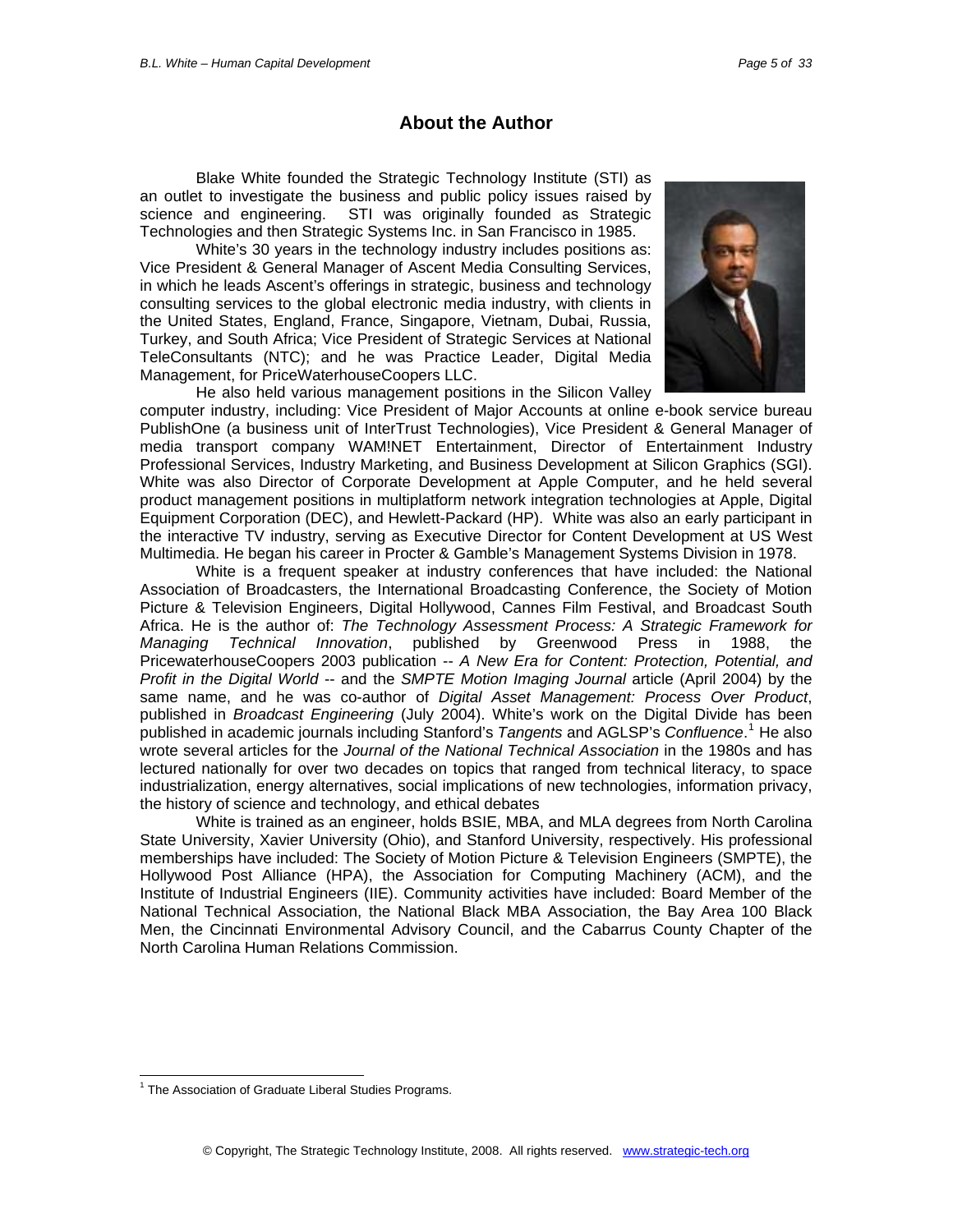# **Human Capital Development: A Progressive Call to Action**

# **Table of Contents**

| Abstract                                                                  |                                                                                                                                                                    | 2              |
|---------------------------------------------------------------------------|--------------------------------------------------------------------------------------------------------------------------------------------------------------------|----------------|
| Dedication                                                                |                                                                                                                                                                    | 3              |
| Acknowledgments                                                           |                                                                                                                                                                    | 4              |
|                                                                           | About the Author                                                                                                                                                   |                |
|                                                                           |                                                                                                                                                                    |                |
| Introduction                                                              |                                                                                                                                                                    | 7              |
| Individualism of 'Movement Conservatism' vs. Social Progress              |                                                                                                                                                                    | 8              |
| Rejecting "Zero-Sum" Thinking                                             |                                                                                                                                                                    | 10             |
| The Actual Costs of Ignorance and Selfishness                             |                                                                                                                                                                    | 14             |
| Relevance and Responsibility                                              |                                                                                                                                                                    | 19             |
| <b>Reforming Universal Education</b>                                      |                                                                                                                                                                    | 21             |
| Integrating Computer-Based Information Systems in Educational Initiatives |                                                                                                                                                                    | 25             |
|                                                                           | Conclusion                                                                                                                                                         |                |
|                                                                           |                                                                                                                                                                    |                |
|                                                                           | <b>Works Cited</b>                                                                                                                                                 |                |
| Notes:                                                                    |                                                                                                                                                                    |                |
|                                                                           | Background on the Original Thesis<br>Closing the Digital Divide in an Era of a Widening Human Capital Gap<br>Educational Schools of Thought: Washington vs. DuBois | 31<br>32<br>33 |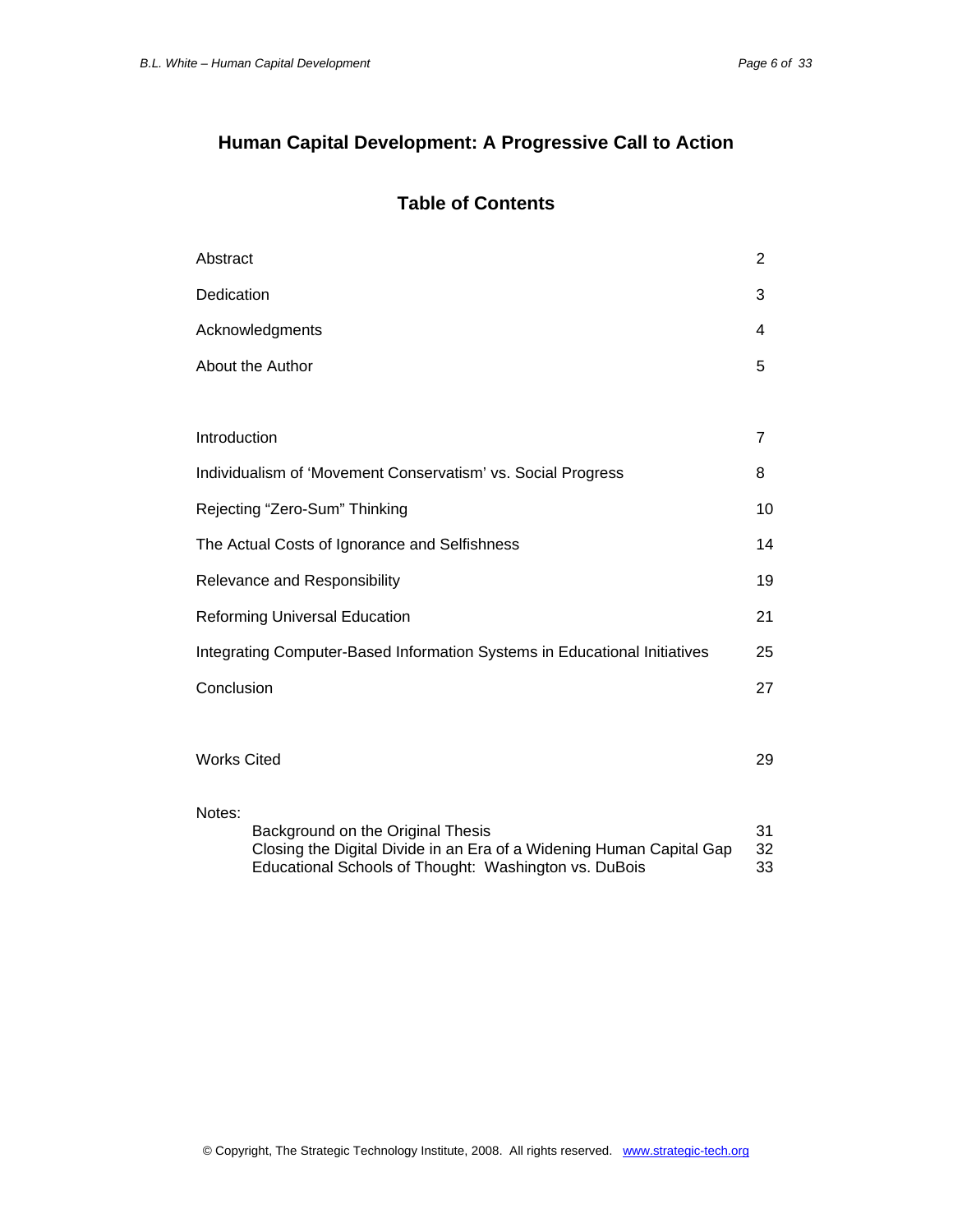# **Human Capital Development: A Progressive Call to Action**

*"To give a man his freedom and to leave him in wretchedness and ignominy is nothing less than to prepare a future chief for a revolt of the slaves."* 

#### *-- Alexis de Tocqueville*

#### **Introduction**

This paper is the result of a challenge by a respected colleague who asked, "What is the solution to the problem you identified in your thesis and how do we get started?" It is a supplement to the Stanford MLA thesis of 2006 entitled, *The Requirements of Justice Arising from the 'Digital Divide'* and the Strategic Technology Institute publication by the same name. Though written to complement the previous paper, it can be read independently.<sup>[2](#page-6-0)</sup> The first research project sought to identify the 'real' Digital Divide problem. The 'Digital Divide' is a political euphemism used to describe the technology gap that falls along the lines of race and .<br>class.<sup>[II](#page-32-1)</sup>

The paper's thesis was that distributive compensatory justice in the digital era entails, not just meaningful access to the new digital infrastructure, but 'human capital development' that would allow for an equal opportunity for all to fully participate in economic, educational, and political life (the inequities of which continue to be exacerbated by new generations of technology). Specifically, the paper argued that the Digital Divide is not digital. The discussion of computers and the Internet is a smokescreen for the real systemic underlying structural issues of class, race, advantage, and disadvantage. To the degree that human capital development in the form of economic opportunity, educational attainment, and participatory democracy are constrained to an elite few, this is a social problem rather than a technical one. So, Anthony Wilhelm's contention is correct. The great challenge of the twenty-first-century 'digital divide' is not a technological problem, but rather a social one, where the global society must come to terms with our diversity (Wilhelm 125). It is about human capital development, rather than technology acquisition and Internet access, per se. Appendix 1 provides additional detail regarding the argument and its foundations, for those who may not have read the original thesis. Appendix 2 discusses how the economic gap continues to widen, even though the gap between those with and without access to computers is closing.

 What is the solution to the problem identified in the earlier thesis and how do we get started? On its surface, this question is daunting in its implications. Since the basic Digital Divide problem is not technical, but structural; a progressive solution would entail re-examining and reforming certain basic tenets of the role of mass education in western capitalist society. This requires an enlightened and cogent critique of deeply entrenched societal assumptions and powerful political/financial interests. It also involves confronting those interests with more than sloganeering; a new grassroots reform movement is needed, based on real democracy run by the citizens, not one that treats the wealthy elite and corporations as inviolate and immortal persons. A progressive call to action would require a change of priorities commensurate with the opportunities presented by  $21<sup>st</sup>$  century information society, rather than one designed for the

<span id="page-6-0"></span> 2 *Note to the Reader* – This "Call to Action" is written in such a manner that it stands alone. One need not have read the original *"Requirements of Justice"* paper. Much of the underlying research to support this paper's arguments is included in the appendices and footnotes for completeness sake. However, for those readers who are familiar with the thesis and substantiating foundation laid out in the previous paper, some of the supporting material will seem, at best, to be a review, and, at worst, to be redundant. I apologize for this inevitability.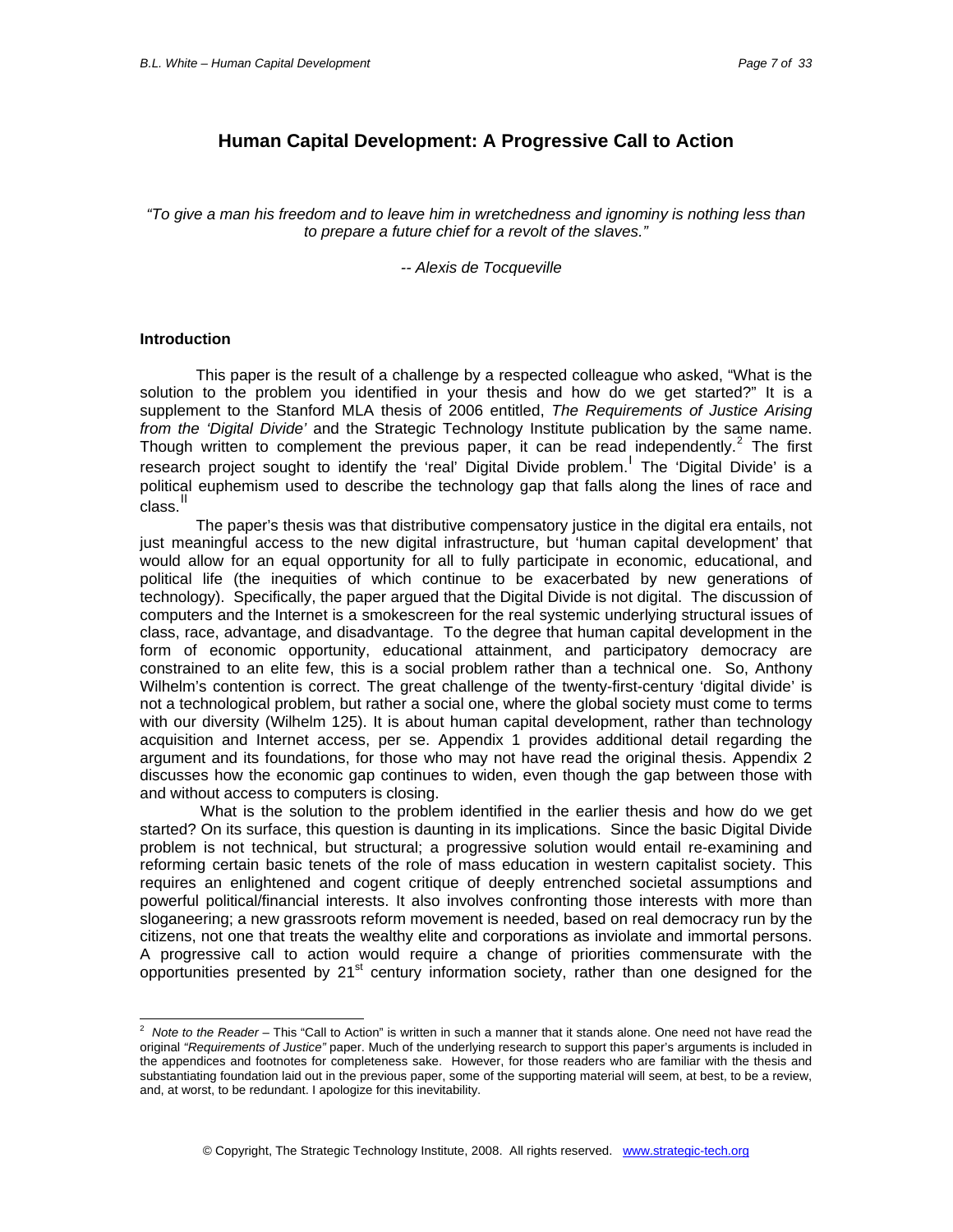constraints of the 19<sup>th</sup> century industrial society. Some of those re-evaluations involve a six-point plan:

- 1. Moving from short-term individual benefits of the wealthy and powerful conservative few to long-term social progress of the populist many as a fundamental driver of public goods and services.
- 2. Rejecting divisive "zero-sum" thinking, in favor of "win-win" human capital development, in accordance with international human rights standards.
- 3. Applying a modified form of Utilitarian ethical analysis to recognize the full and actual costs of ignorance and selfishness.
- 4. Applying a Rawlsian approach to educational and economic solutions that are relevant to their target audience, while insisting on personal responsibility as part of the solution when societal recompense is provided.
- 5. Dramatically reforming universal education for children and adults, commensurate with the flexible needs of a constantly changing global society.
- 6. Integrating computer-based information systems as tools to leverage human power, reach, and organization, rather than blindly applying it to social problems

#### **Short-Term Individualism of 'Movement Conservatism' vs. Long-Term Social Progress**

Sixty years ago, George Orwell wrote a scathing attack on the tendency of modern societies to erode personal rights and privacy of the masses in favor of the rights of a small tyrannical elite in his prophetic novel, *Nineteen Eighty-Four*. His totalitarian world of Oceania drew a striking resemblance to his world of 1948 and our world of 2008.

The prevailing aristocracy of Oceana was not just one of "old money" or family ties; rather, as in America today, it is one made up of global corporate oligarchies, technocrats, trade associations, money managers, and media conglomerates. The population of Orwell's Oceania never picked Big Brother as a leader. Indeed, he did not even exist, yet almost everyone loved and obeyed him. In Oceania, individual ignorance was strength. To 'The Party,' reality is not external; "Not in the individual mind, which can make mistakes, and in any case soon perishes; only in the mind of 'The Party,' which is collective and immortal," as the interrogator O'Brien insists. Too often, what we are told is what we believe. It is this blind trust that makes us vulnerable to manipulation. Thought control and media blitz are dangerous potentials in an information age. Awareness and a constant struggle for free thought and truly democratic institutions must be waged. If we are not vigilant, uncritical thought can become our new chains, the mass media and high technology's isolationist, paperless, faceless interactions our new overseers, and the globally present power structure our master.

The reason for this sidebar on Orwell, propaganda, uncritical thinking, and the power of 'The Party' is to draw a distinct parallel with our modern 'democratic' system of government and its 'handlers' – the highly undemocratic capitalistic moneyed elite, many of whom follow the political tenets of 'movement conservatism,' who have no allegiances to nations or people and who are aided by the inalienable rights of immortal corporations who can move money around the world at the speed of light. It is a network of people and institutions that extends far beyond what is normally considered political life. Movement conservatism includes media organizations, think tanks, publishing houses, and a very influential wing of the Republican Party, notes economist Paul Krugman (10). "Because movement conservatism is ultimately about rolling back policies that hurt a narrow, wealthy elite, it's fundamentally undemocratic," Krugman explains (11). All of them stand to benefit from increased inequality, an end to progressive taxation, and a rollback of the welfare state (Krugman 10).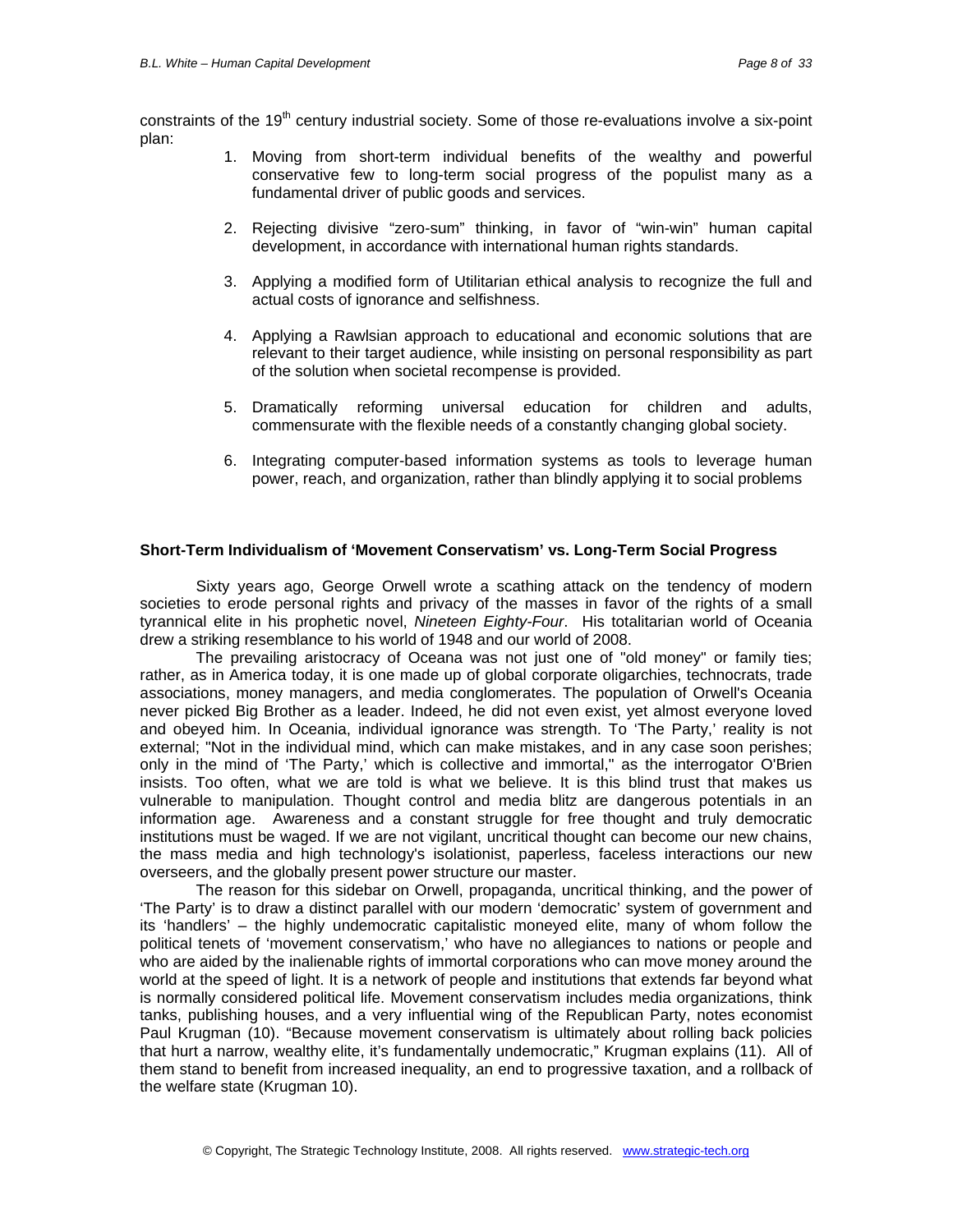This group espouses the gospel of free enterprise and turns antigovernment ideology into conventional wisdom (Krugman 32-3). 'Populist' is considered a negative, but 'political' is considered a positive, because the political system has been hijacked by the elite and the oligarchies. 'Democracy' has become sloganeering for the rights of corporations and wealthy individuals to do whatever they deem in their interests. Oddly, movement conservatism has been able to trick the general population to vote against populist policies that would have a direct benefit to the middle and lower classes by using wedge social issues, notably race, religion, sexual orientation, and fear as a distraction to pass antipopulist laws (Krugman 183-197). It is not democracy of the people en-masse; we are actually talking about the freedom of a class, with a minimum annual income of \$1.3 million and an average income of \$3.5 million and who are less than 0.1% of the population that own 7% of the country's income, to manipulate the economic, political, and (if necessary) the military system to ensure their rights as did Orwell's 'Party' (Krugman 259).

We have been warned about the dangers of such power in the hands of a few. President Woodrow Wilson talked about the corrupting effect of money on politics back in 1913, "If there are men in this country big enough to own the government of the United States, they will own it" (Krugman 249). President Franklin Roosevelt said that, "Government by organized money is as dangerous as Government by organized mob" (Krugman 60).

The corporate culture of profit, at the expense of people or social welfare, is enshrined in law. Corporate board members are legally obligated to further the fiduciary interests of corporations. If social welfare happens to benefit the profits or the public branding of the corporate image, the social betterment is acceptable. Otherwise, it is not! With each corporation acting in its own interests and the global corporate culture overall acting in its own interests, this ultimately leads to the destruction of the commons and degrades the overall social fabric. Some sectors are even more extreme, what the presumptive Democratic Candidate for the Presidency, Senator Barak Obama, calls the "absolutism of the free market." He goes on to describe it as "an ideology of no taxes, no regulation, no safety net – indeed no government beyond what is required to protect private property and provide for the national defense" (Obama 37).

This author does not intend to make this paper into an unfair criticism of corporate capitalism, since I have made a very comfortable living for 30 years working in corporations. Nor is this paper intended to be a socialist polemic. However, we need to face the reality of the system we live in and how it works for the 'haves' and does not work for the 'have nots.' We also need to call out hypocrisy and political double-speak, rather than ignore it. If American democracy depends on an educated population as a core value, then we should look for where the country spends its time, energy, and money. Obama reminds us, "If we aren't willing to pay a price for our values, if we aren't willing to make some sacrifices in order to realize them, then we should ask ourselves whether we truly believe in them at all" (68).

Because we live within a global corporate culture, we have adopted many of their guiding principles as our own. American corporate culture and its conservative movement partners are notoriously short-term focused. It seeks to maximize self interests, with little regard to the commons. Paul Krugman reminds us that, "Even among highly educated Americans, most haven't seen large income gains. The big winners, instead, have been members of a very narrow elite: the top 1 percent or less of the population" (8). It deems acceptable a five percent unemployment rate, because it needs excess capacity of workers to keep the costs of labor down. Divide and conquer is acceptable. UN Special Advisor and Columbia University economist Jeffrey Sachs points out that the forging of national commitments that foster less inequality is easiest in fairly homogeneous societies, like Scandinavia, where tax payments are "helping their own." It is hardest in societies like the United States, which are divided by race, religion, ethnicity, class, and the native-born versus immigrants. He notes that, "Even within national borders of divided societies, human beings have a hard time believing that they share responsibilities and fates with those across the income, religious, and perhaps especially, racial divide" (Sachs, *Common Wealth* 5). According to Harvard economists Alberto Alesina, Edward Glaeser, and Bruce Sacerdote, "The opponents of [income-based] redistribution have regularly used race based rhetoric to fight left-wing policies. Since minorities are highly over-represented amongst the poorest Americans, any income redistribution measures will redistribute particularly to minorities" (Krugman 179). Broadly, the higher the black percentage of a state's population, the more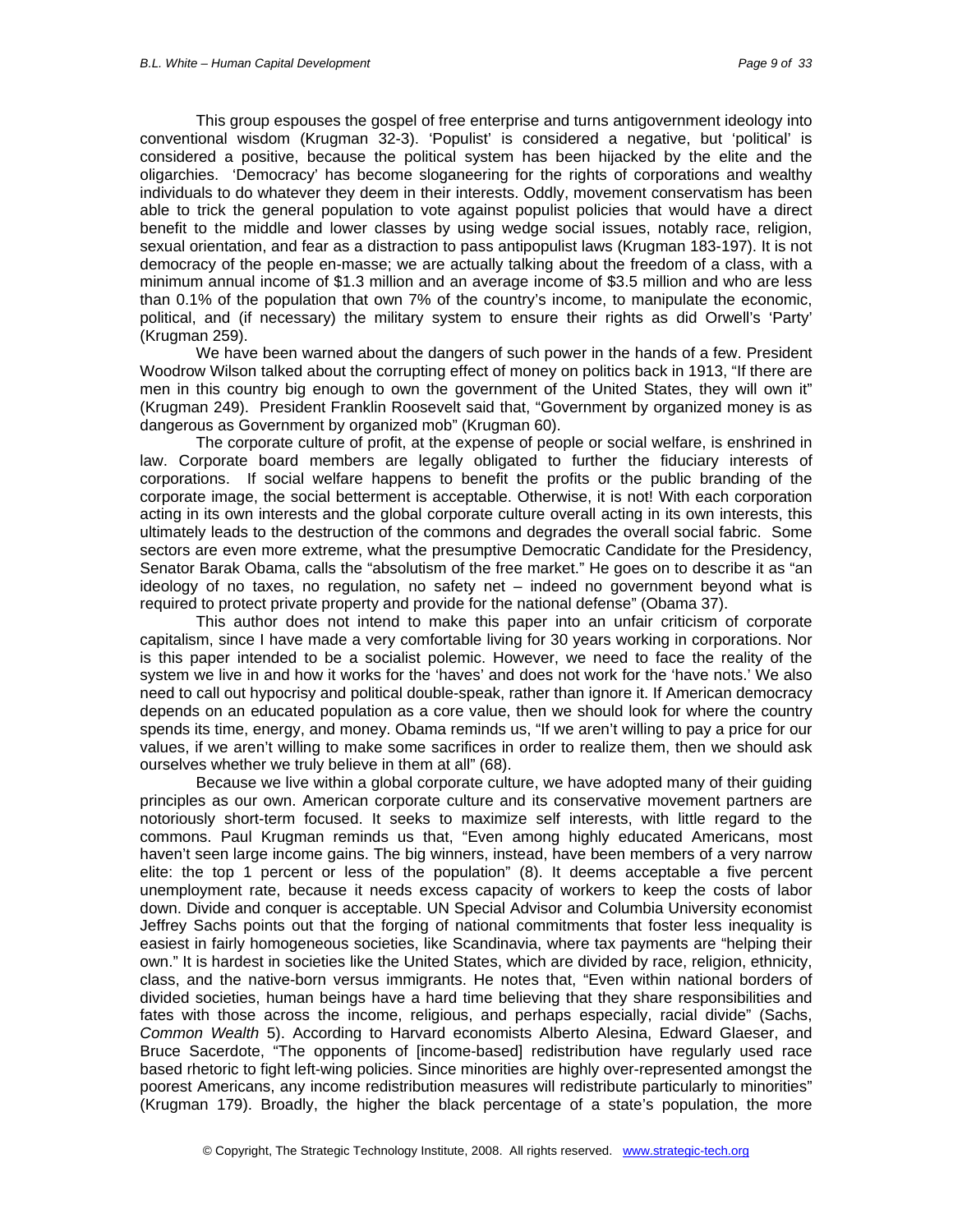conservative the state's politics seem to be and the lower its social spending per person (Krugman 180). It is no wonder that financing for the public school system is in shambles in many urban and rural parts of the country. It is just not in the interests of wealthy elites, who can afford to send their children to private schools, and where there are concentrations of blacks and Latinos with poor whites, movement conservatism is able to co-opt the poor and middle class whites to act against their own interests.

The corporate culture does a pretty good job of layering its costs on the society, while keeping its profits to itself. One hundred years ago, when the robber barons needed workers who would show up on time, take orders from the management hierarchy, work in a mechanistic fashion, and have enough ability to read and write to operate industrial machinery, it laid those training costs off on society in the form of compulsory education. The education they chose met the needs of the evolving industrial order. Unlike 100 years ago, corporations are not demanding that the U.S. educate and supply a massive set of knowledge workers to meet the needs of the new information economy. They can ship the work offshore, usually at a lower cost. They can also bring the best and brightest intellectual capabilities to the US, rather than train the ones who live here. Capital is mobile. Information is mobile. Unskilled workers are not mobile, nor are they targets of corporate investment.

According to Sachs, even the harshness of the early industrial age in England, described by Dickens and Engels, ultimately gave way to a recognition by the powerful industrial elite that the poorest parts of town could not be the dumping ground for industrial wastes without jeopardizing the rich neighborhoods as well; nor could they leave the poor to wallow in deprivation, disease, and hunger without courting crime, instability, and disease for all (Sachs, *Common Wealth* 4).

Likewise, when it comes to the modern infrastructure for human capital development, we need a paradigm shift away from exclusively individual self interest to a combination of maximization of social benefits within the context of minimizing individual harm. Obama implores the American electorate to move away form cynicism and self-centered decisions by asking the electorate to get "reengaged in the project of national renewal" and to "see their own self-interest as inextricably linked to the interests of others" (40). From a quantitative analysis perspective, we propose the optimization of two simultaneous equations (Anderson 350-352, 372-373):

- Maximax Select the decision that maximizes the maximum payoff (do the most good for the most people).
- Minimax Regret Minimize the maximum regret, or opportunity loss, associated with a decision (do no harm).

This is an improvement over traditional approaches that minimize harm (regret) or maximize profit (payoff), but rarely attempt to do both.

Let us examine how this approach might improve the human capital development prospects of those most in need.

### **Rejecting "Zero-Sum" Thinking**

President John F. Kennedy warned us, "If a free society cannot help the many who are poor, it cannot save the few who are rich." Repairing the social divide for the systemic poor in the digital era, including effective compensation, damages, amends, reimbursement, or restitution, may require that 'programmatic digital-era reparations' be part of any comprehensive solution to the (often) racially influenced cycle of poverty that has been further intensified by technology.

Rather than financial transfers, these reparations in human capital development may need to take the form of broad-scale Affirmative Action programs of a generation ago; or, perhaps the post-World War II GI Bill is more palatable to the American public. For those who need an even more compelling precedent, consider Abraham Lincoln's investment in the American people and his extension of opportunity to a broader population through the Homestead Act of 1862, which, in the words of Barak Obama, was accompanied by a system of land grant colleges to instruct farmers on proper agricultural techniques and provide a liberal education that allowed them to dream beyond the confines of the farm (152). Obama continues, "Time and again,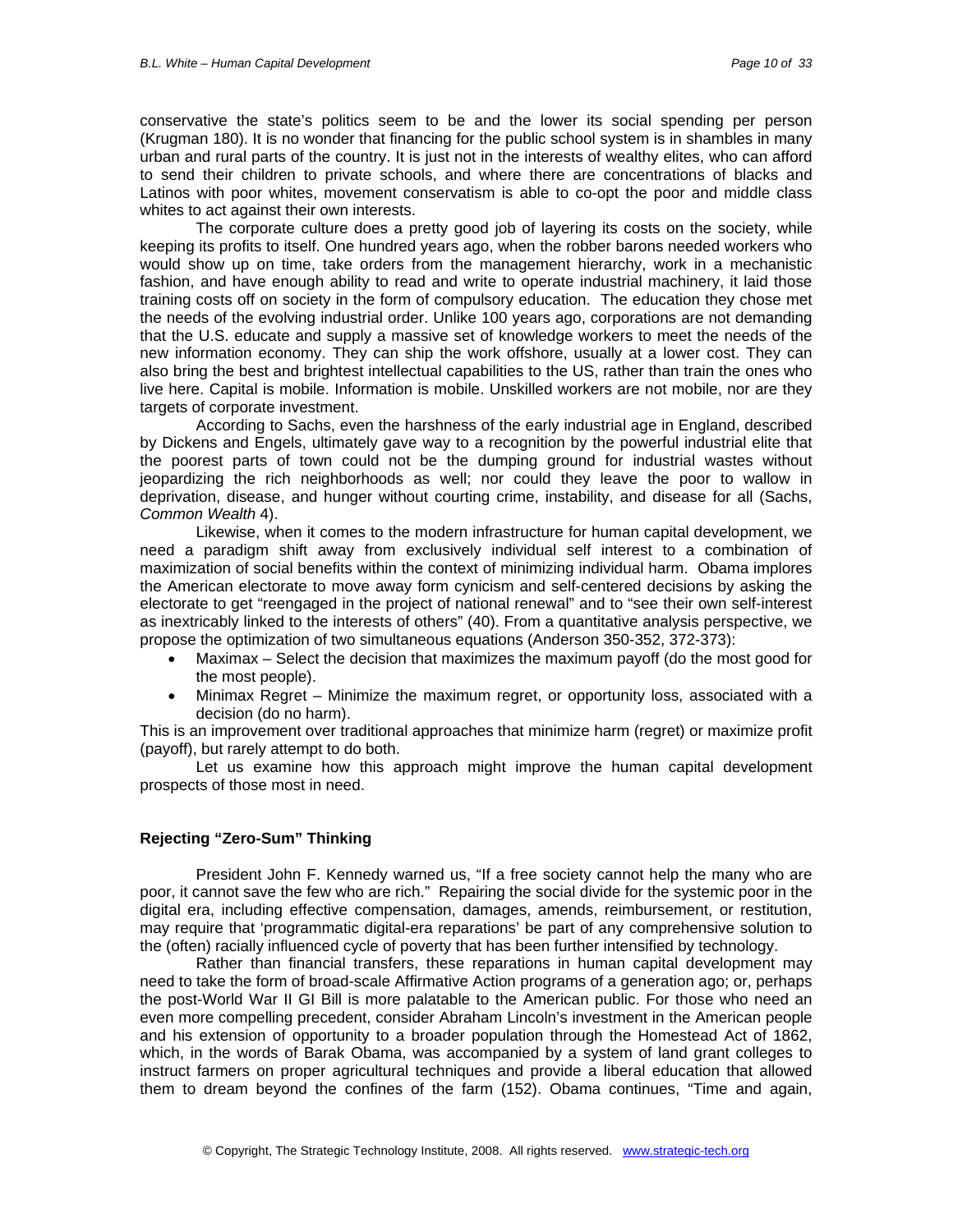government investment has helped pave the way for an explosion of private economic activity. And through the creation of a system of public schools and institutions of higher education, as well as programs like the GI Bill that made a college education available to millions, government has helped provide individuals the tools to adapt and innovate in a climate of constant technological change" (Obama 153).

At Princeton, John Forbes Nash laid the groundwork for the general non-cooperative theory and for cooperative bargaining theory in his 27-page 1949 PhD dissertation. If four reasonable conditions are satisfied then there is a unique solution, namely, the outcome that maximizes the product of the players' utilities<sup>[3](#page-10-0)</sup> (Kuhn 163). The classical economic and mathematical thought before Nash was led by John von Neumann and Oskar Morgenstern. However, they had only managed to solve non-cooperative games in the case of "pure rivalries" (i.e. zero-sum). Nash turned to rivalries with mutual gain (The History of Economic Thought Website, [http://cepa.newschool.edu/het/profiles/nash.htm\)](http://cepa.newschool.edu/het/profiles/nash.htm). This moved Game Theory beyond the standard zero-sum, two-person cooperative bargaining theory of its day. For his work, Nash shared the Nobel Prize in 1994 with John C. Harsanyi and Reinhard Selten.

Likewise, there is a movement to build communities in such a way that their technologies and social institutions – their material and social structures – do not interfere with nature's inherent ability to sustain life," observes physicist Fritjof Capra. Since the network is one of the most basic patterns of organization among living things, extending the systematic understanding of life to the social domain means applying our knowledge of life's basic patterns and principles of organization, and specifically our understanding of living networks, to social reality (Capra, *Connections* 81). The new scientific understanding of life based on non-linear dynamics, or complexity theory, may one day force the public policy community to re-evaluate societal goals so that they can be more consistent with the principles of organization that nature has evolved to sustain the web of life (Capra, *Connections* xix). Make no mistake about it, in the long-run, nature rewards cooperation.

Technological change accounts for most of the workers displaced from their jobs each year (Griswold 1). At the same time, it is technology that opens the door to new economic opportunity, although it requires technology implementation in an appropriate social context that enables all members of society to compete on equal terms for those new opportunities. To break the cycle of constantly starting on the lowest rung of each technology advancement, African-Americans need a twenty-first-century updated social contract to fairly distribute the benefits of Information & Communications Technologies (referred to in international government circles as ICT) to those most negatively harmed by it. 'Fairly' in this context does not just mean 'equal.' Equal does not necessarily produce fair and relevant benefits when various sectors of society have neither equally skilled access to public infrastructure nor the ability to utilize it on an equal basis. Reparations will need to be race-sensitive, rather than race-indifferent or race-neutral.

President Lyndon Johnson explained the rationale behind the use of affirmative action to achieve equal opportunity in a 1965 speech: "You do not take a person, who for years, has been hobbled by chains and liberate him, bring him up to the starting line of a race and then say 'you are free to compete with all the others,' and still believe that you have been completely fair." This is the situation African-Americans, indeed the chronic poor of all races, face in the new era of technology-enabled global capitalism.

In an effort to be 'race-neutral,' the U.S. has become 'race-indifferent,' indeed 'racehostile' in its avoidance of obvious inequities. Harvard's Glenn Loury describes race-indifference as, "…a disregard for the effects of a policy choice on the welfare of persons in different racial groups" (166). The country ignores the fact that programmatic educational, governmental, and business outreach efforts resulted in a tremendous quantitative rise in the educated black middle class, whose members benefited from the affirmative action programs of the 1970s and 80s in the same way as did a generation of military veterans benefited from the GI Bill. US society too often individualizes the achievements of accomplished blacks while generalizing the negatives that

<span id="page-10-0"></span> 3 Nash's Equilibrium posits four reasonable requirements or axioms: (1), that any solution should be invariant under positive linear affine transformations of the utility functions, (2), that the solution should be efficient in the sense of Pareto optimality, (3), that irrelevant alternatives should not change the outcome of the solution, and (4), that bargaining problems with symmetric outcome sets should have symmetric solutions (Kuhn 163).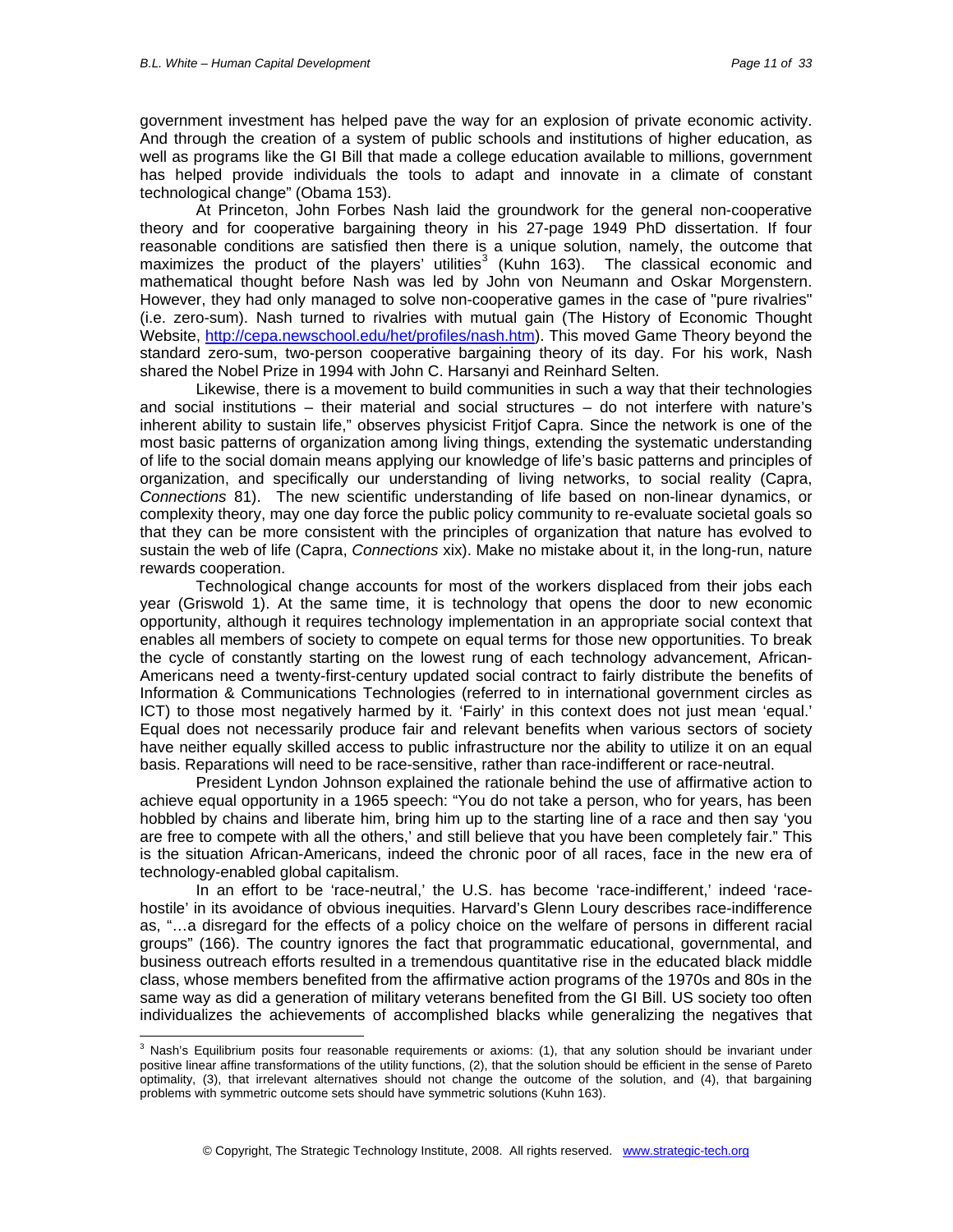1

stigmatize the overall racial group. U.S. society forgets that, since 1980, affirmative action has contributed to a 57.2 percent increase in the number of people of color enrolling and graduating from colleges and universities. Although it is generally well-accepted that the achievements of the last two Secretaries of State, Dr. Condoleezza Rice and General Colin Powell, plus those of CEOs Kenneth Chenault of American Express and Richard Parsons of Time Warner, and NASA astronauts Guy Bluford and Dr. Mae Jemison were due in large measure to their superior individual capabilities, the society often forgets that their skills may not have been tapped by their organizations had it not been for the proactive search for qualified minority candidates inherent in 1970s affirmative action programs.

Whereas some believed that Affirmative Action programs gave manufacturing jobs or college placement slots to one group at the expense of another, Sachs suggests that the entire world, including today's lagging regions, has a reasonable hope of reaping the benefits of technological advancement.<sup>[4](#page-11-0)</sup> "Economic development is not a zero-sum game in which the winnings of some are inevitably mirrored by the losses of others. This game is one that everybody can win" (Sachs, *Poverty* 31). Especially when it comes to educational resources, computers with video and audio capabilities combined with the global reach of the Internet make the zero-sum thinking of the Bakke case obsolete. Instead of competing for a physical seat in a law school, the law school can come to the student. Entire libraries are available online. The best lectures can be captured on video and made available 'on-demand.' Training materials can be interactive. Collaboration among students is no longer limited by space and time. ICT has the potential to democratize high-quality education, and further equalize economic and social opportunities.

Do rights recognized in the non-digital world automatically transfer to the same rights in the digital realm? When it comes to the provision of government services and the subsidization or promotion of private services over what has become a public infrastructure, the answer is yes.

In the U.S., the provision of public infrastructure, such as electricity, has been seen as a public good that should be available to all since Franklin Roosevelt's Executive Order 7037 that established the Rural Electrification Administration in 1935, the preamble of which included the following language:

By virtue of and pursuant to the authority vested in me under the Emergency Relief Appropriation Act of 1935, approved April 8, 1935 (Public Resolution No. 11, 74th Congress), I hereby establish an agency within the Government to be known as the "Rural Electrification Administration", the head thereof to be known as the Administrator. I hereby prescribe the following duties and functions of the said Rural Electrification Administration to be exercised and performed by the Administrator thereof to be hereafter appointed to initiate, formulate, administer, and supervise a program of approved projects with respect to the generation, transmission, and distribution of electric energy in rural areas.

The current administrator of that order, the Rural Utilities Service of the Department of Agriculture, requires that all electric and telecommunications service providers adhere to Title VI of the Civil Rights Act of 1964, Section 504 of the Rehabilitation Act of 1973, and the Age Discrimination Act of 1975 (Anderson, C. 1). In addition, Title II Section 201 of the Civil Rights Act of 1964 requires that all persons be entitled to equal enjoyment of the public goods, services, facilities, and accommodations without discrimination on the basis of race, color, religion, or national origin (Wright 589).

<span id="page-11-0"></span><sup>4</sup> Affirmative Action has been derided in the current era of neo-conservative thinking. Even liberals and the black intelligentsia go out of their way to find a more politically-correct way to refer to what the words 'affirmative' and 'action' imply. In the U.S., the phrase implied an 'active effort' to improve employment and educational opportunities for minority groups and women as a remedy to the acknowledged effects of long-standing discrimination. It consisted of policies, programs, and procedures that gave preferences to minorities and women in jobs and education, when other academic and skill-based qualifications have been met. Since Regents of the University of California v. Bakke (1978), in which the U.S. Supreme Court declared affirmative action constitutional but invalidated the use of racial quotas, and the 1997 Supreme Court refusal to hear a challenge to California's 1996 Proposition 209, which barred race- or gender-based preferences in school admissions, public hiring, and public contracting, the trend of Affirmative-Action programs has slowed and sometimes been reversed by government, educational, and business leaders.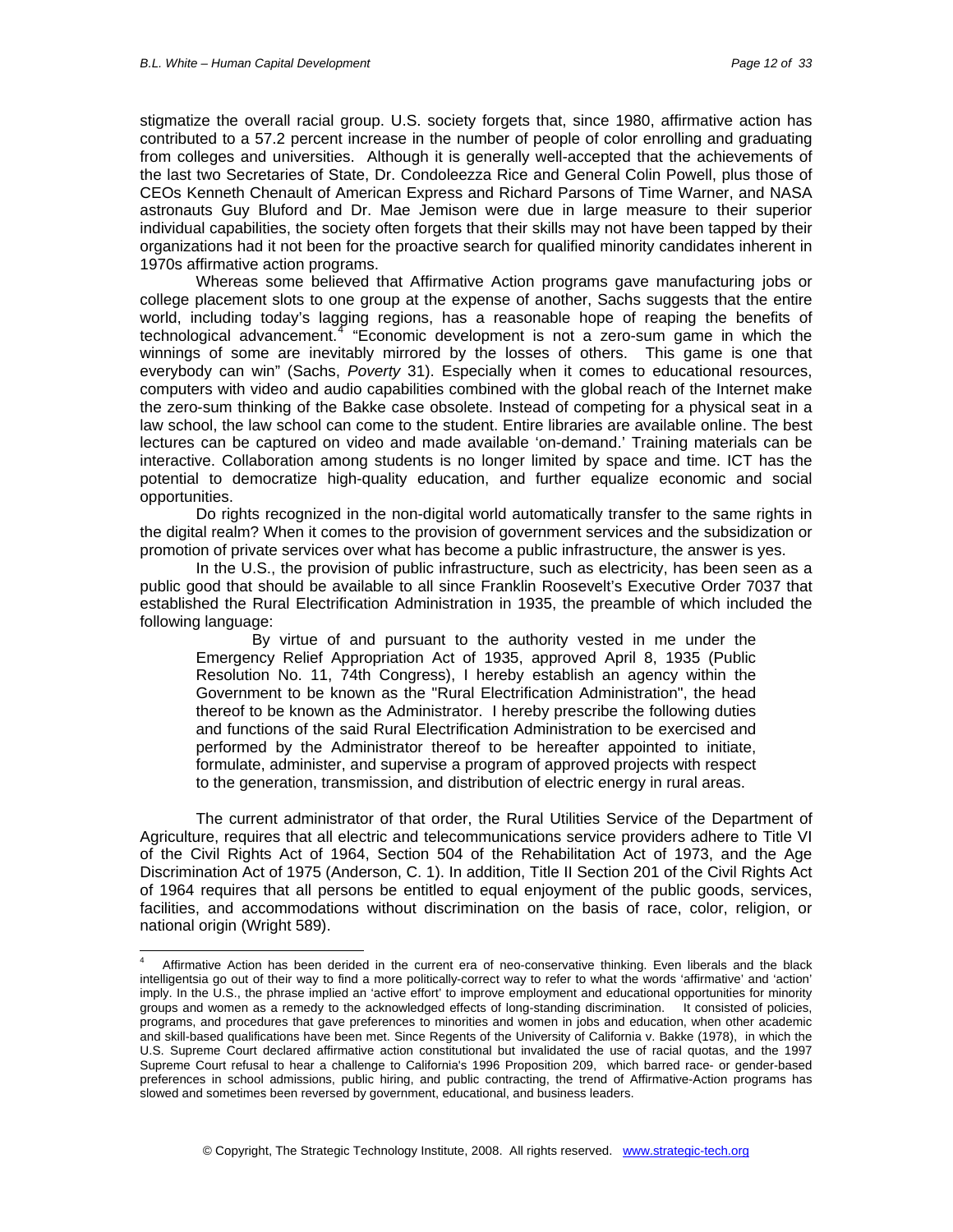Going beyond non-discrimination, the U.S. government sees inherent benefit to making communications infrastructure available to all and it is willing to subsidize or mandate special programs for the poor. Focusing on the universal service provisions of the 1996 Telecommunications Act, the FCC issued rules based on four goals. First, all universal service objectives established by the Act must be implemented, including those for low-income individuals, consumers in rural, insular and high cost areas, as well as for schools, libraries, and rural health care providers. Second, rates for basic service must be maintained at affordable levels. Third, affordable basic phone service must continue to be available to all users with the help of a universal service fund which will subsidize phone service for those who qualify. Fourth, the benefits of competition in the telecommunications arena must be brought to as many consumers as possible. Universal services supported by the fund includes:

- Access to a telephone network with the ability to place and receive calls,
- Access to touch tone capability,
- Single-party service,
- Access to emergency systems including, where available, 911 and Enhanced 911,
- Access to operator services,
- Access to 'interexchange' services,
- Access to directory assistance, and
- Limited long distance calling for those low-income users who qualify.

The Universal Service requirements of the Telecommunications Act of 1996 also mandated a 'Lifeline Assistance Program' to subsidize the cost of monthly telephone bills for the poor. The 'Lifeline Assistance Program' was designed to mitigate the cost of monthly phone bills of qualifying low-income consumers and must be made available by all eligible telecommunications carriers in all states. When the regulation went into effect on January 1, 1998, Lifeline participants received \$5.25 in federal support. In addition, Lifeline matched state funds up to \$7.00 a month. In addition to 'universal services,' Lifeline customers were allowed to set a monthly limit on the amount of money spent on long distance calling, and if the long distance bills are not paid, then only the long distance service, and not the local service, would be cut off until the long distance bill is paid (National Telecommunications and Information Administration, *The New Universal Service*).

The cumulative effect of these laws and policies is to legitimize global Information & Communications Technology, when used for the public provision and delivery of services, as a new type of public infrastructure to which all citizens have a right to access and use.

The Universal Declaration of Human Rights, originally adopted by the United Nations in 1948, also acknowledges the fundamental importance of and rights to communications and information access. It asserts that individuals have the right to seek, receive, and impart information and ideas through any media, regardless of frontiers, as a function of one's freedom of expression (Wilhelm 61). To the United Nations General Assembly, ICT is a not a luxury. Their 2002 report of the UN ICT Taskforce argued that, "Greater reliance upon this can do much to facilitate the work of governance, to promote economic opportunities and to improve education and health. ICT is not an alternative to other expenditures but is a requisite tool for development. Not only are the new technologies a key to unlocking economic growth; they impinge on and can impact virtually all aspects of development. It thus deserves priority attention even in conditions of limited infrastructure and budgets" (UN 1).

In the modern, technologically-intensive, democratic society of the United States, equal rights to access and use the public infrastructure is assured to all citizens. Title II Section 201 of the Civil Rights Act of 1964 requires that all persons be entitled to equal enjoyment of the public goods, services, facilities, and accommodations without discrimination on the basis of race, color, religion, or national origin (Wright 589). While the Civil Rights Act was meant to address public transportation, lunch counters, hotels, and theatres, the public market for goods and services, as well as the provision of government services, is increasingly based on computerized access to information available over the network infrastructure of the Internet.

In today's society, Information & Communications Technology is more than a consumer product that is subject to the economic rules of diffusion. ICT has become the de-facto foundation of the socio-economic infrastructure. Kathleen Cooper, the Under Secretary for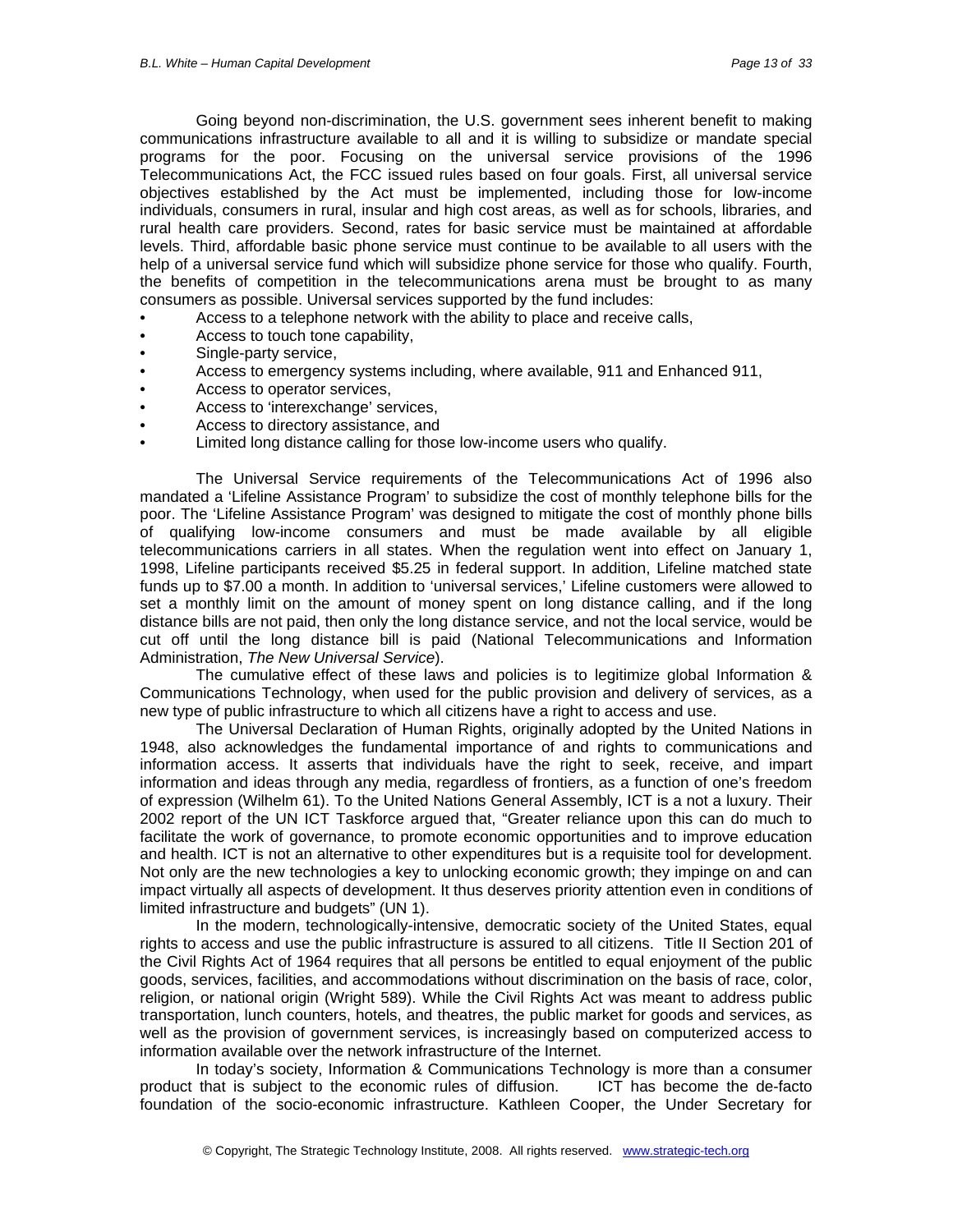Economic Affairs of the Economics and Statistics Administration and Michael Gallagher, Assistant Secretary and Administrator of the National Telecommunications and Information Administration proclaimed in the foreword to their joint 2004 report, *A Nation Online: Entering the Broadband Age*:

Now, more than ever before, high-speed connections promise to enhance our Nation's productivity and economic competitiveness, improve education, and expand health care for all Americans. High-speed networks provide the power to erase geographic, economic, and cultural gaps. With highspeed connections, American workers can find jobs; small businesses can have global markets; rural doctors can consult with specialists; and students can take classes that are taught from across the country.

Obviously, with the rapid globalization of manufacturing, the service sector, and now intellectual capital itself, and with the web of computers, online libraries, and information service providers, Information & Communications Technology has much more powerful implications to the overall economic opportunity of a society than a mere set of consumer electronics devices. ICT has become the modern infrastructure for opportunity.

In fact, under the 1996 Telecommunications Act, schools and libraries could not only procure any telecommunications service on a subsidized basis, Internet access services were specifically designated as a target of the Act. Schools and libraries could apply federallysubsidized discounts to internal networking hardware technologies that were necessary to connect school or library terminals and computers to the Internet.

Unfortunately, the human capital formation investments in training were not eligible for these discounts. Effective use of ICT is fundamentally different in its skill set requirements than providing access to lunch counters, buses, hotel rooms, restaurants, and theatres, which require no specialized training. Giving the poor the right to use ICT infrastructure, yet neglecting to establish the conditions for effective use of that infrastructure is tantamount to denying access to it. A prerequisite to compensatory justice demands that African-Americans have a moral right to human capital development appropriate for the new challenges and opportunities that Information & Communications Technologies present.

#### **The Actual Costs of Ignorance and Selfishness**

Well before the obvious educational requirements for the modern information economy, the derived moral right to equal educational opportunity was established from the moral and legal right to equal protection guaranteed by the Fourteenth Amendment. The *Brown v. Board of Education* case, decided by the Supreme Court in 1954, recognized the importance of the legal right to equal education, as noted in the words of Chief Justice Earl Warren:

Compulsory school attendance laws and the great expenditures for education both demonstrate our recognition of the importance of education to our democratic society. It is required in the performance of our most basic public responsibilities, even service in the armed forces. It is the very foundation of good citizenship. In these days, it is doubtful that any child may reasonably be expected to succeed in life if he is denied the opportunity of an education. Such an opportunity, where the state has undertaken to provide it, is a right which must be made available to all on equal terms (Wright 531).

In an ethical context, distributive justice concerns the distribution of social benefits and burdens based on relevant respects or substantive principles of fairness (Munson 37-38). Distributive justice concerns the distribution of social benefits and burdens, and seeks to ensure that people receive that to which they are entitled. Philosophical theories of justice attempt to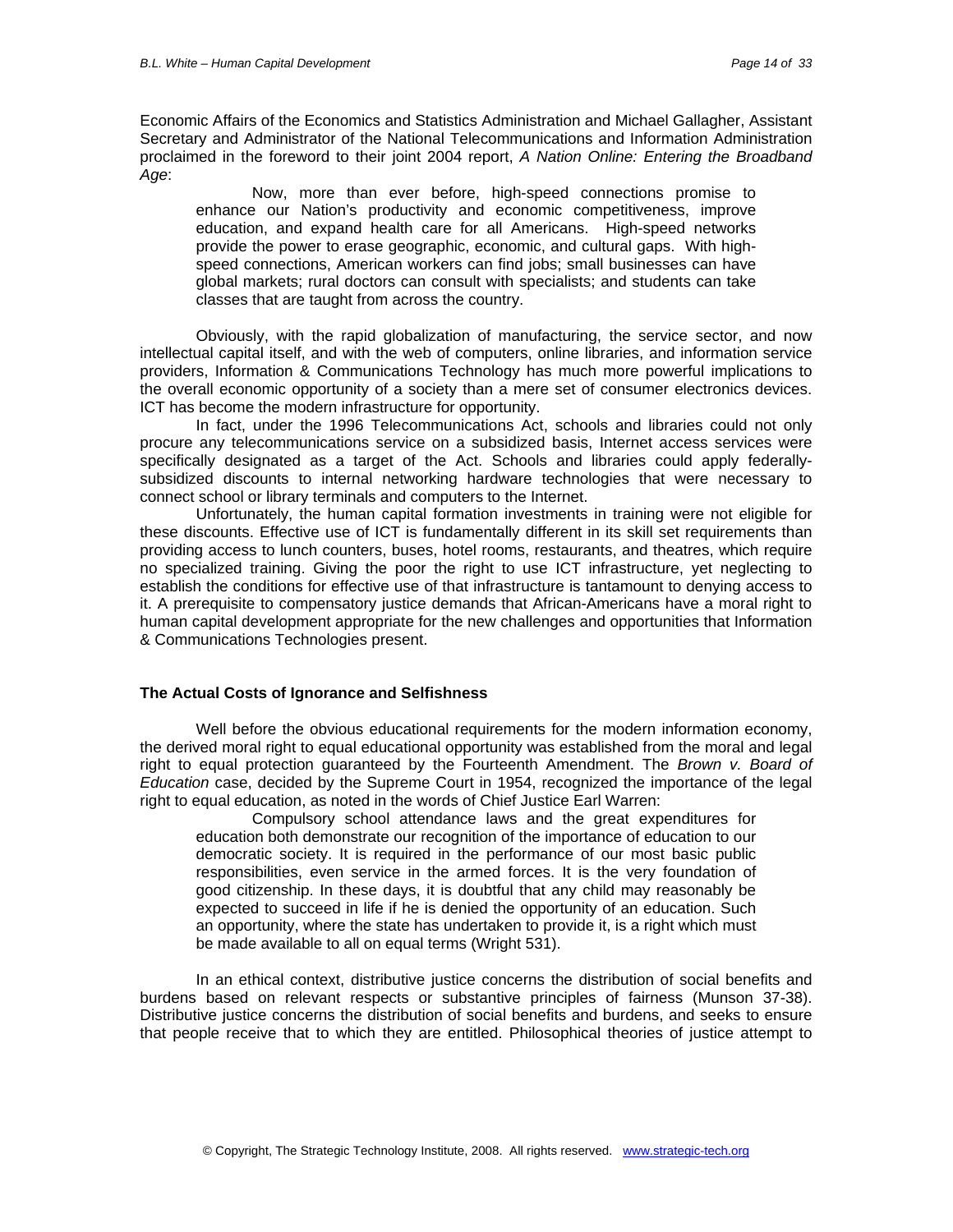-

resolve questions of distributive justice by providing explanations as to why distinctions are made in any unequal distribution of benefits and burdens (Munson 37-38).<sup>[5](#page-14-0)</sup>

During the 2006 Stanford symposium focused on the presentation and defense of the *"Digital Divide"* thesis, a question from the audience resulted in a utilitarian response that put the costs and benefits of human capital development in proper perspective. The question was, "Are you suggesting some kind of massive government program with preferences for African Americans, similar to the Affirmative Action programs of the '70s?" The answer required a rather lengthy personal example, which is summarized below.

"I was a black child raised in a two parent household in a small town in North Carolina in the transitional era of segregation-to-integration of the 1960's and early 1970s. I remember cowering under the window sill as the Ku Klux Klan burned a cross on the neighbor's lawn and shot bullets through their windows, because the father of the household was the first black employee of the local post office. Though both my parents were quite intelligent, and placed a high value on education, they nonetheless worked much of their lives as a maid and a janitor. I was an "A" student during most of my secondary school years and was active in extracurricular activities, including being the first black president of my predominantly white high school.

However, we were poor. In hindsight, much of the poverty that we lived through seemed normal in my neighborhood. As is typical of many black adolescent males, I hung out with close friends who ran the gamut from aspiring to depressing, upright to shady, legal to illegal, moral to immoral, and all too many who were downright street thugs. Some of the guys I grew up with are still in prison or wasting away "on the block." I was often in the wrong place at the wrong time, once even running though the night to escape a police raid on a house of a guy I didn't even know. I was just with the wrong people who knew the wrong people. At that point, my life's outlook was as predictable as the flip of a coin.

However, the State of North Carolina saw fit to invest in me -- Not in Central Prison in Raleigh, but at NC State University, also in Raleigh. Because I had a life threatening illness that qualified me as "partially handicapped," I was awarded a small scholarship for tuition, books, board, and a bit for living expenses. I also had a one-year scholarship from the local Rotary Club. Now mind you, the in-state tuition at NC State in 1974 was only \$273 a semester (the books were the most expensive items for me), it was still more than my family could pay. In fact, my very used, high-mileage, 1964 Ford Falcon costs me \$275 back then. So, tuition was like buying a car twice a year. My parents also sent me "care packages" on the Trailways bus and I worked long hours every summer cleaning up a public park while taking classes at UNC Charlotte.

That small scholarship, amounting to probably no more that \$5,000 over my entire four-year undergraduate experience at NC State was the best societal investment that North Carolina (or the United States for that matter) could make. Instead of spending that amount or more per year to house me in jail, or to pay me unemployment benefits, or to have me "work off the books" in the underground cash economy, North Carolina, Ohio, Colorado, and California got a tax paying, law-abiding, voting, community activist. I own a house in California and another in North Carolina, with property tax payments on both. I pay more income taxes than most people make in a year. I have helped two of my children through college, another one is on her way within the next four years. None of my children have ever been arrested, nor suspended; nor have I. I am the primary

<span id="page-14-0"></span><sup>5</sup> *Consequentialism* looks at the morality of actions based on a balance of good and bad consequences. It tries to maximize the balance of positive value over disvalue (or, as Beauchamp and Childress note, the least possible disvalue, if only undesirable results can be achieved). An *Act Utilitarian* looks at practices that, over time, maximize the overall welfare of society. It allows society to override some individual property and autonomy rights, if doing so maximizes everyone's interests (Beauchamp 340-348).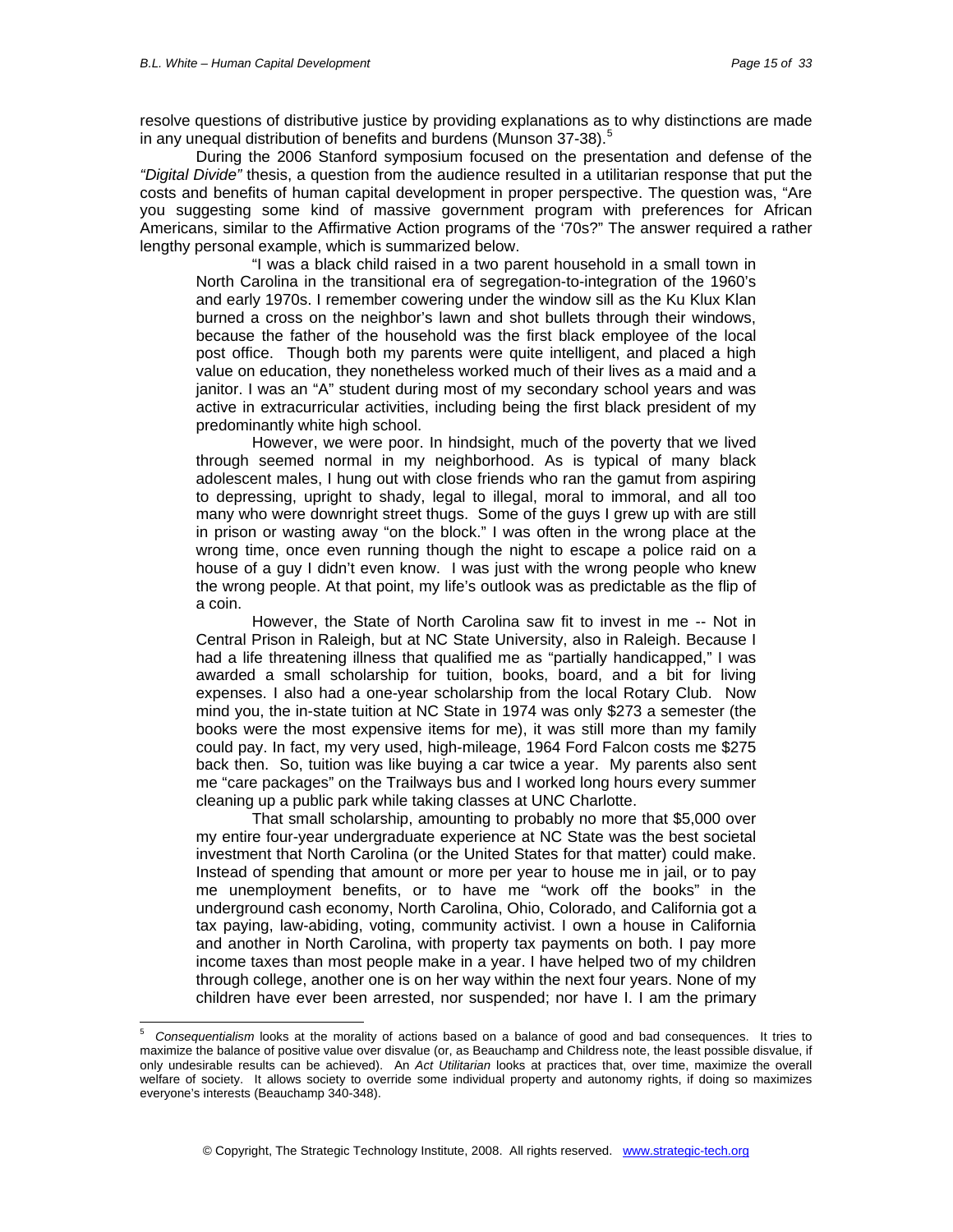support of my 83-year old mother, who still lives in North Carolina in her own home. I have also put valuable products on the market while working at HP, Apple, and SGI, and other technology companies. Plus, in an era of the ugly American, I think I represent the US very well as I travel on international business.

Now, would you rather have me do these things to contribute to society or would you rather pay for me to be a drain on society? Which is the better investment for society? You can pay now or pay later, and later always costs more. You can pay to educate poor children and you can recognize the inherent structural racially-based hurdles that some of them have to overcome, or you can feel comfortable in the delusion of a conservative, free-market, racially-neutral, American society that works for all. Would you rather pay \$100,000 a year to house black men in jail or \$100,000 spread over four or five years of college education to turn them into productive, law-abiding, tax-paying citizens? Would you rather have them come into your homes and rob you of your precious creature comforts or prevent them for becoming threats in the first place? Do you want to pay for more police, on top of a complex home security system, or make sure that the 85% of those unemployed blacks who did not graduate from high school and the 45% unemployed who did graduate are at least employable? I ask society as a whole, would you rather pay for them or have them help pay for you?

If you want to call that Affirmative Action, doesn't it at least begin to recognize the costs that have been burdened by the recipients of a racially unjust system for far too long? It is tempting for us in a progressive San Francisco Bay Area major university to think that society is fair and that affirmative action is bad; but, then I learned from George Bush's comments to the graduating class at Yale just what the term "legacy" means to Ivy League college admissions.<sup>[6](#page-15-0)</sup> Blacks learned what "apprentice" meant to unionized labor controlled by whites. We understand what Silicon Valley high tech companies mean by "cultural fit." So, we shouldn't delude ourselves into thinking that Affirmative Action doesn't exist and that there are not certain structures that present preferential benefits and opportunities to those who are often white, wealthy, and/or well-placed."

Let us take a look at the facts.

-

- According to the Bureau of Justice's 2003 statistics, 68 percent of State prison inmates did not receive a high school diploma.
- In 2003 there were an estimated 650,400 State prisoners serving time for a violent offense. State prisons also held an estimated 262,000 property offenders and 250,900 drug offenders.
- At year-end 2005 there were 3,145 black male sentenced prison inmates per 100,000 black males in the United States, compared to 1,244 Hispanic male inmates per 100,000 Hispanic males and 471 white male inmates per 100,000 white males.
- The 2006 mid-year statistics listed 2,245,189 prisoners held in Federal or State prisons or in local jails, an increase of 2.8 percent from mid-year 2005, less than the average annual growth of 3.4 percent since year-end 1995.

<span id="page-15-0"></span> $^6$  George W. Bush is unapologetic and unashamed to have been the recipient of legacy-based Affirmative Action for rich families and his "Gentleman's C" at Yale.

<span id="page-15-1"></span> $7$  U.S. Department of Justice  $\cdot$  Office of Justice Programs, Bureau of Justice Statistics. <http://www.ojp.usdoj.gov/bjs/prisons.htm>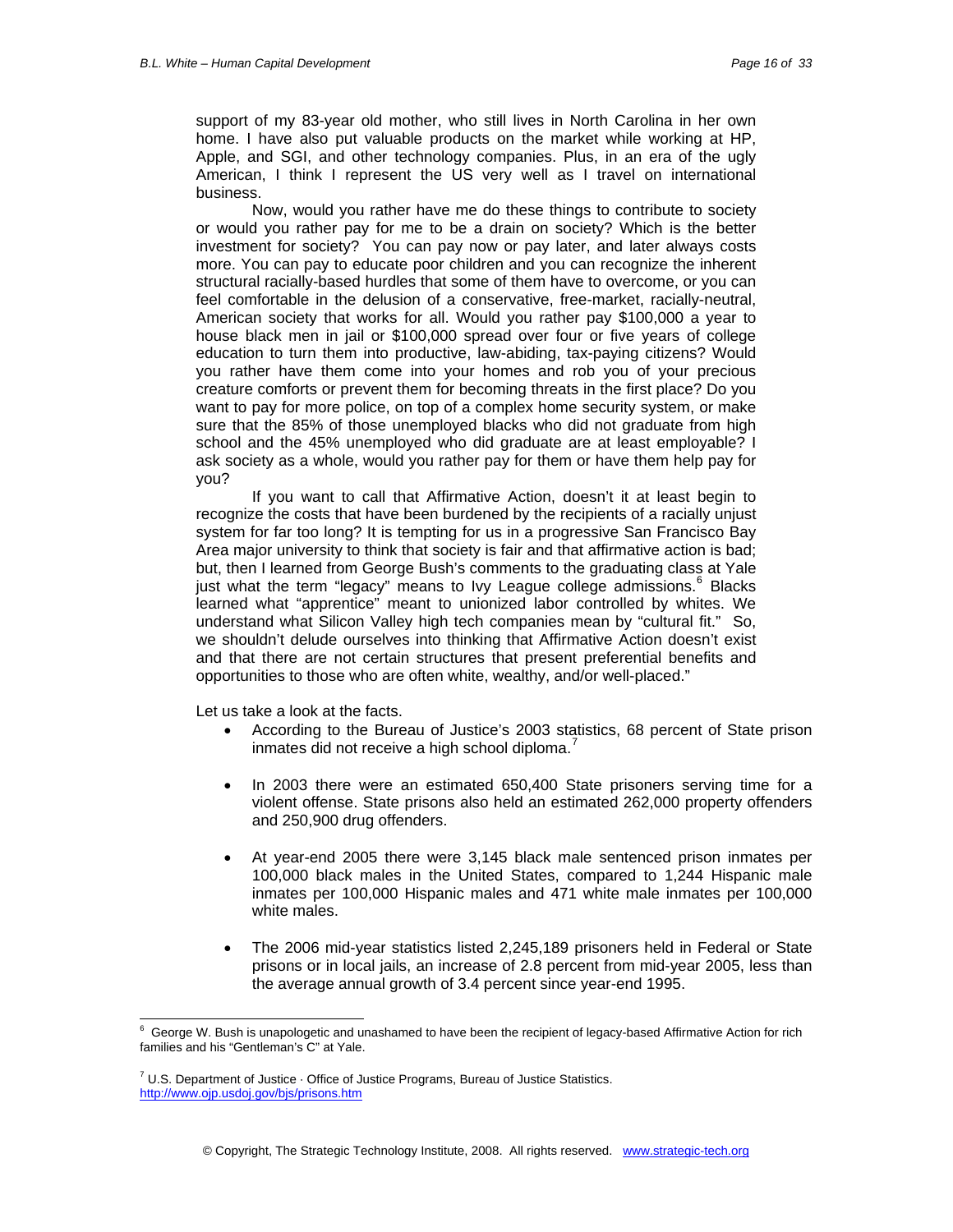- o There were an estimated 497 prison inmates per 100,000 U.S. residents, up from 411 at year-end 1995.
- o The number of women under the jurisdiction of State or Federal prison authorities increased 4.8 percent from mid-year 2005, reaching 111,403 and the number of men rose 2.7 percent, totaling 1,445,115.
- In fiscal 2005 Federal, State, and local governments spent an estimated \$204 billion for police protection, corrections and judicial and legal activities, a 5.5 percent increase over the previous year.
	- o The Federal government spent more than \$35 billion on direct expenditures for criminal and civil justice in fiscal year 2005. State governments spent over \$65 billion and local governments spent over  $$104$  billion.<sup>[8](#page-16-0)</sup>
- Californians spend an average of \$43,000 a year to support just one inmate and the state's corrections budget has nearly tripled in the past decade. Seventy percent of parolees return to prison in California -- the highest recidivism rate in the country.<sup>[9](#page-16-1)</sup>
- By comparison, the estimate of costs for a typical Stanford undergraduate student who is unmarried and attending full-time for autumn, winter, and spring quarters of the academic year, including tuition, room and board charges, book, supply, and personal expenses is \$47,000 per year, and \$55,500 for graduate students.<sup>[10](#page-16-2)</sup> At one of California's best public universities, UCLA, the 2007-2008 estimates of undergraduate costs totals \$23,976 and \$28,692 for graduate students.<sup>[11](#page-16-3)</sup>
- According to the United States Department of Education, \$489.4 billion is the projected expenditure for the 49.6 million students (42 percent of which are minorities and 20 percent speak a language other than English in the home) in the 97,000 public elementary and secondary schools in the 2007-08 school year. The projected average expenditure per pupil for fall enrollment is \$9,969. There are also 6.1 million students enrolled in the nations 28,000 private schools.
- The projected number of 2-year and 4-year college students, part time and full time, in the 2007-08 school year is 18 million. Nationally, the average price before aid for one year of full-time undergraduate education at a public 4-year institution in 2003-04 (includes tuition and fees, books and supplies, and other living expenses) was \$15,100 and for graduate students it was \$21,900.<sup>[13](#page-16-5)</sup>

<span id="page-16-1"></span><sup>9</sup> *Koppel on Discovery*. "Breaking Point: Quick Facts." <http://dsc.discovery.com/convergence/koppel/slideshows/prison-issues/prison-issues.html>

<span id="page-16-0"></span> 8 U.S. Department of Justice · Office of Justice Programs, Bureau of Justice Statistics. <http://www.ojp.usdoj.gov/bjs/eande.htm>

<span id="page-16-2"></span><sup>&</sup>lt;sup>10</sup> Stanford Financial Aid Office. [http://www.stanford.edu/dept/finaid/graduate/3\\_2\\_cost.html](http://www.stanford.edu/dept/finaid/graduate/3_2_cost.html)

<span id="page-16-3"></span><sup>&</sup>lt;sup>11</sup> UCLA Financial Aid Office. [http://www.fao.ucla.edu/Forms/pdfs/07\\_08\\_fees.pdf](http://www.fao.ucla.edu/Forms/pdfs/07_08_fees.pdf)

<span id="page-16-4"></span><sup>&</sup>lt;sup>12</sup> US Department of Education, Institute of Education Sciences, National Center for Education Statistics. <http://nces.ed.gov/fastfacts/display.asp?id=372>

<span id="page-16-5"></span><sup>&</sup>lt;sup>13</sup> US Department of Education, Institute of Education Sciences, National Center for Education Statistics. <http://nces.ed.gov/fastfacts/display.asp?id=372>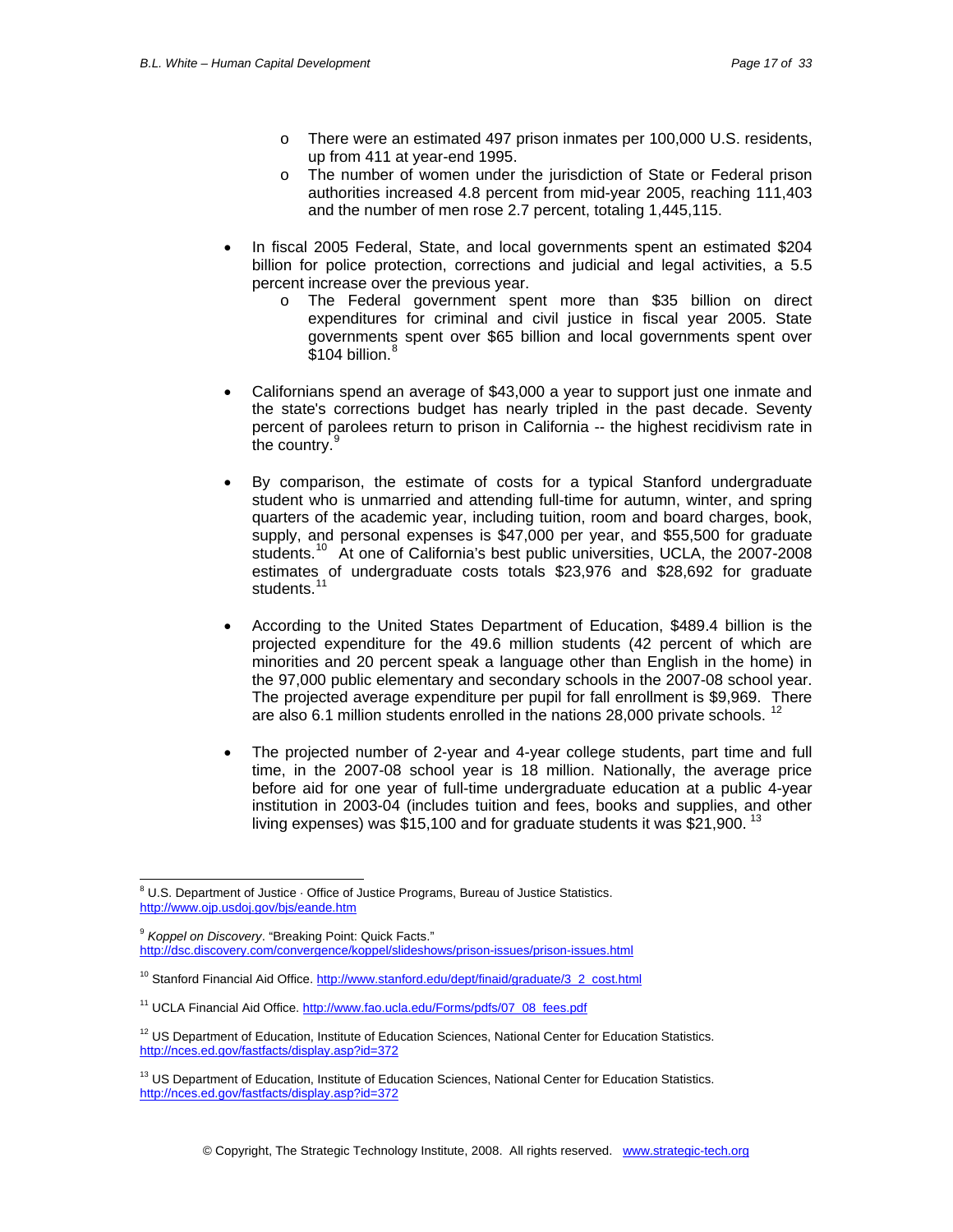From a utilitarian perspective, our society is making very poor investments in the development of human capital.

- We are investing an average of \$120,000 per public school student over a twelve year period, 26 percent of which do not graduate on time. Just looking at the current public school level of 50 million students, keeping inflation and growth rates level for the sake of estimation, we are going to spend \$6 trillion over the next twelve years. Unless we improve the success rate of our school system \$1.5 trillion of that investment may not result in graduates capable of the most basic requirements of the global information society.
- Of a significant portion of that 26 percent, 57% of white and 85% of blacks are unemployed. These unemployed or under-employed individuals ostensibly require some form of assistance, either in the form of temporary unemployment checks (\$4.5 billion in 2006<sup>[14](#page-17-0)</sup>), long-term welfare assistance (\$20.4 billion in Federal funds in  $2006^{15}$  $2006^{15}$  $2006^{15}$ ), private charity, or imprisonment.
- Of the 2.2 million prisoners, \$264 billion dollars in educational investments did not pay off as society expected. And, we know that for the 68 percent of the prisoners who did not complete their high school education, we are paying somewhere around \$64 billion dollars annually in additional support to incarcerate them.

With the \$64 billion dollars used to support drop-out inmates, we could have educated all of them at the high-school level for three years or 800,000 of them at the public college level for four years. And, by educating them, perhaps we would have further reduced the risk of them violating the law and being incarcerated in the first place.

There is no justification for policies that place a priority on incarceration over education. Likewise, there is no justification for policies that make educational expenses out of reach of those who are willing to better their lot. Obama points out that, instead of grants, low-interest loans, tax-free educational savings accounts, or full deductibility of tuition and fees, Congress has been moving in the other direction. Interest rates on federally guaranteed student loans have been increasing. The sizes of grants for low-income students have not kept pace with inflation. The Justice Department's Civil Rights Division eagerly labels university scholarship and educational enrichment programs targeted at minority students as "reverse discrimination." This is happening in a society that claims to value opportunity and upward mobility as a hallmark of the economy (Obama 165, 243).

-

<span id="page-17-0"></span><sup>&</sup>lt;sup>14</sup> Department of Labor statistics. http://workforcesecurity.doleta.gov/unemploy/hb394/hndbkrpt.asp

<span id="page-17-1"></span><sup>&</sup>lt;sup>15</sup> Department of Health & Human Services, Administration for Children & Families' statistics. [http://www.acf.hhs.gov/programs/ofs/data/2006/tableA\\_spending\\_2006.html](http://www.acf.hhs.gov/programs/ofs/data/2006/tableA_spending_2006.html)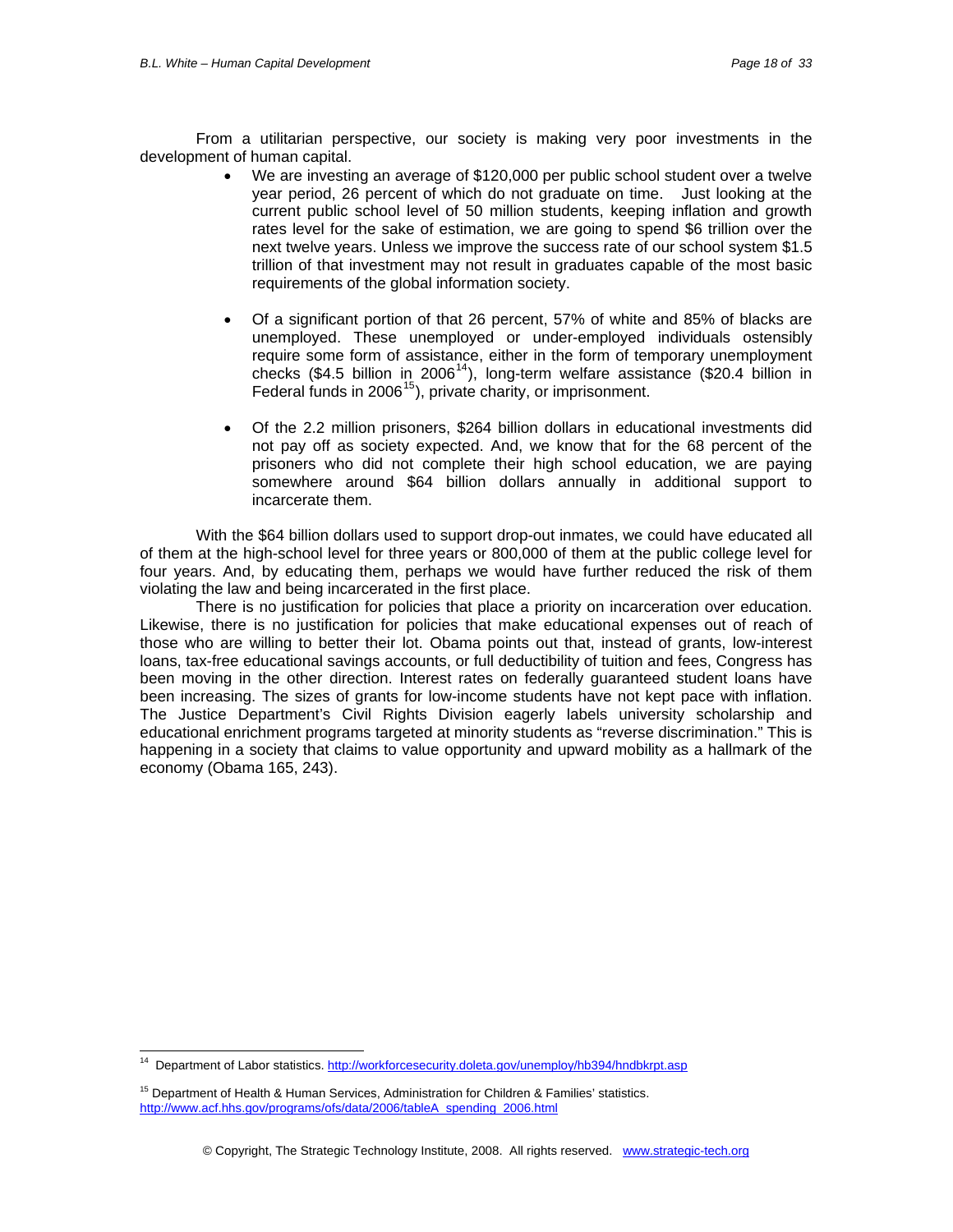#### **Relevance and Responsibility**

The Digital Divide moral argument should not be restricted only to the distribution of computers, but it needs to be expanded to address the distribution of relevant benefits. The complexity is further shown by John Rawls' contention that a just society is not one where everyone is equal, but one in which inequalities must be demonstrated to be legitimate. In fact, computer technology may indeed be irrelevant in the lives of many of the poor. When one examines the digital divide argument, it is doubtful that computers alone will solve the fundamental, seemingly intractable, 'poverty trap,' as Jeffrey Sachs calls it (Sachs, *Strategic* 3-4).

Paraphrasing Thomas Sowell and Glenn Loury, if poor blacks in housing projects think that there is no expectation and no benefit to learning how to master the Internet, either for economic, educational, political, or social gain, then it is not surprising that they fail to see the relevance of investing their meager resources in such mastery.

In order to stop the cycle of "starting behind," blacks themselves are also morally obligated to contribute to their attainment of human rights and prepare for the inevitable advent of the next generation of technology-induced opportunities and threats by taking advantage of society's recompense. In addition to their starting position in relation to a new technology's introduction, the self-reinforcing social and institutional expectations associated with racial *stigma*  (Loury 6, 168), as well as in-group assumptions about the relative value of new technologies to the lives of the systemic poor, current and former members of disadvantaged groups also play important roles in the successful adoption and exploitation of new technologies. However, as Robert McGinn stresses, "Moral rights are not absolute in an undifferentiated sense. A moral right can be binding without exception only within a finite, bounded domain. Depending on the circumstances, it may be morally permissible to override it in the name of other weighty considerations of greater magnitude" (McGinn, *Engineer's Moral Right* 224).

Although African-Americans may be owed redress, they do not have an unbounded positive right to human capital infrastructure if provision of those resources prevents their fellow citizens from attaining the basics of life; nor do they have a right to demand resources, if they do not take advantage of those resources. Therefore, the rights of stakeholders must, at a minimum be bounded by the constraints of the modern technological society and, in certain special cases, be restricted (McGinn, *Technology* 14-15).[16](#page-18-0) According to McGinn's criteria, provision of unused infrastructure and educational assistance programs risks the following:

- Detracts resources and the best expertise away from other crucial public needs,
- Engenders a financial cost that is subsidized by the public through direct payments, infrastructure funding, and tax breaks,
- Devalues the worth of human capital development, and most importantly,
- Allows the very real threat of massive inequality to fester, which could affect long-term security.

Therefore, if society offers reparations, it would be immoral for the black community to squander those resources. In this context, the LaGrange, Georgia 'Free Internet Initiative' is an example of squandered opportunity (McFarlan 10, 24) and (Keil 8-9).<sup>[17](#page-18-1)</sup>

- If the very existence of society is called into question
- If continued social functioning is threatened
- If some natural resource vital to society is threatened
- If a seriously debilitating financial cost is imposed on society
- If some significant aesthetic, cultural, historical, or spiritual value to a people is jeopardized, or
- If some highly valued social amenity would be seriously damaged.

<span id="page-18-0"></span> $16$ In cases where the aggregate unbounded rights of a pre-technical era are extended to individuals and their actions harm society or take resources away from important social priorities, McGinn builds a convincing case for restricting those rights (McGinn, *Technology* 14-15). Among the conditions for restriction are:

<span id="page-18-1"></span><sup>&</sup>lt;sup>17</sup> LaGrange, Georgia (27,000 residents 60 miles southwest of Atlanta) was the first city in the world to offer free and fast Internet access to its citizens back in 2000 (McFarlan 4-7). In spite of the broad availability, the city's subsidization, use of a television instead of a personal computer (PC), local content, and training material, almost one year from its launch, only 4,137 of the 9,100 eligible households had ordered the system. Sadly, the goal of encouraging workforce education for those in the lowest socio-economic status was not met. Mayor Tom Hall explained, "We went door to door with our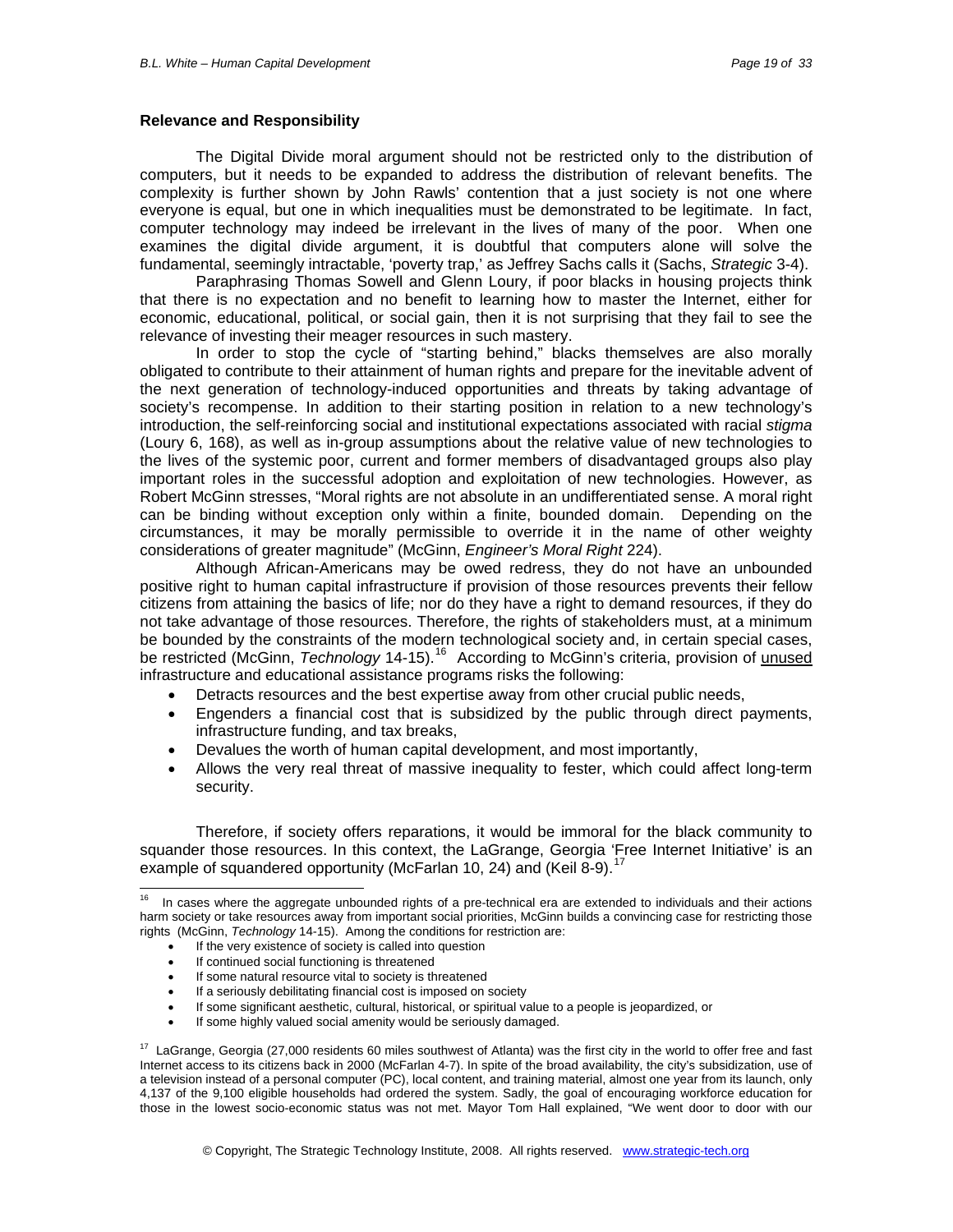1

Conversely, India provides a vivid example of how an educated population can position itself to take advantage of new technological developments. Its has come a very long way from its pre-1947 rule by the British Raj, under which India's literacy was only 17 percent, life expectancy was 32.5 years, and its industrialization was designed to supply raw materials for British mills (Sachs, *Poverty* 174). India, with its middle class of over 300 million, its large cadre of literate highly-trained professionals, and its low cost structure, is successfully competing for outsourced global knowledge work, not because the technology is there, but because trained, literate, English-speaking doctors, accountants, engineers, and software developers are able to use the technology. During a trip to India, *New York Times* columnist Tom Friedman noted how, "Indian entrepreneurs wanted to prepare my taxes from Bangalore, read my X-rays from Bangalore, trace my luggage from Bangalore, and write my software from Bangalore." "Countries like India are now able to compete equally for global knowledge work as never before – and America better get ready for this," notes Friedman.

As observed by Friedman, "India is a country with virtually no natural resources that got very good at doing one thing – mining the brains of its own people by educating a relatively large slice of its elites in the sciences, engineering, and medicine." In the fifty years since their founding by Jawaharlal Nehru, "Hundreds of thousands of Indians have competed to gain entry and then graduate from these IITs [Indian Institutes of Technology] and their private sector equivalents (as well as the six Indian Institutes of Management, which teach business administration). India's business schools produce an estimated 89,000 MBA graduates per year (Friedman, *World* 31). "The jobs are going to go where the best educated workforce is with the most competitive infrastructure and environment for creativity and supportive government. And by definition those people will have the best standard of living," explains John Chambers, the CEO of Cisco Systems (Friedman, *World* 323).

ICT availability and Internet access are critical to India's success, but ICT alone is insufficient.[18](#page-19-0) As Friedman notes, "India was lucky, but it's also reaped what it had sowed through hard work and education and the wisdom of its elders who built all those IITs" (Friedman, *World* 113). India was prepared to take advantage of ICT when it arrived. "I saw firsthand, repeatedly," says United Nations Special Advisor Jeffrey Sachs, "how India's ability to take advantage of the new IT possibilities resulted from its long-standing investments in higher education, especially in the Indian Institutes of Technology" (Sachs, *Povert*y 186).

installers on Saturday at a public housing project and nobody was interested." (McFarlan 10). Harvard and Georgia State University researchers concluded that:

"Based on our analysis, we believe that providing access to IT -- even access that is delivered for free to the home -- is insufficient to adequately address the Digital Divide" (Keil 8-9).

<span id="page-19-0"></span><sup>&</sup>lt;sup>18</sup> Though massive amounts of poverty still exist on the Indian subcontinent, globalization of trade, manufacturing, and outsourced services seems to be good for the overall economy of the region. The World Bank's statistics indicate that in South Asia – primarily India, Pakistan, and Bangladesh – in 1990 there were 462 million people living on less than one dollar per day. By 2001, that number was down to 431 million and it is projected to be down to 216 million by 2015 (Friedman, *World* 315).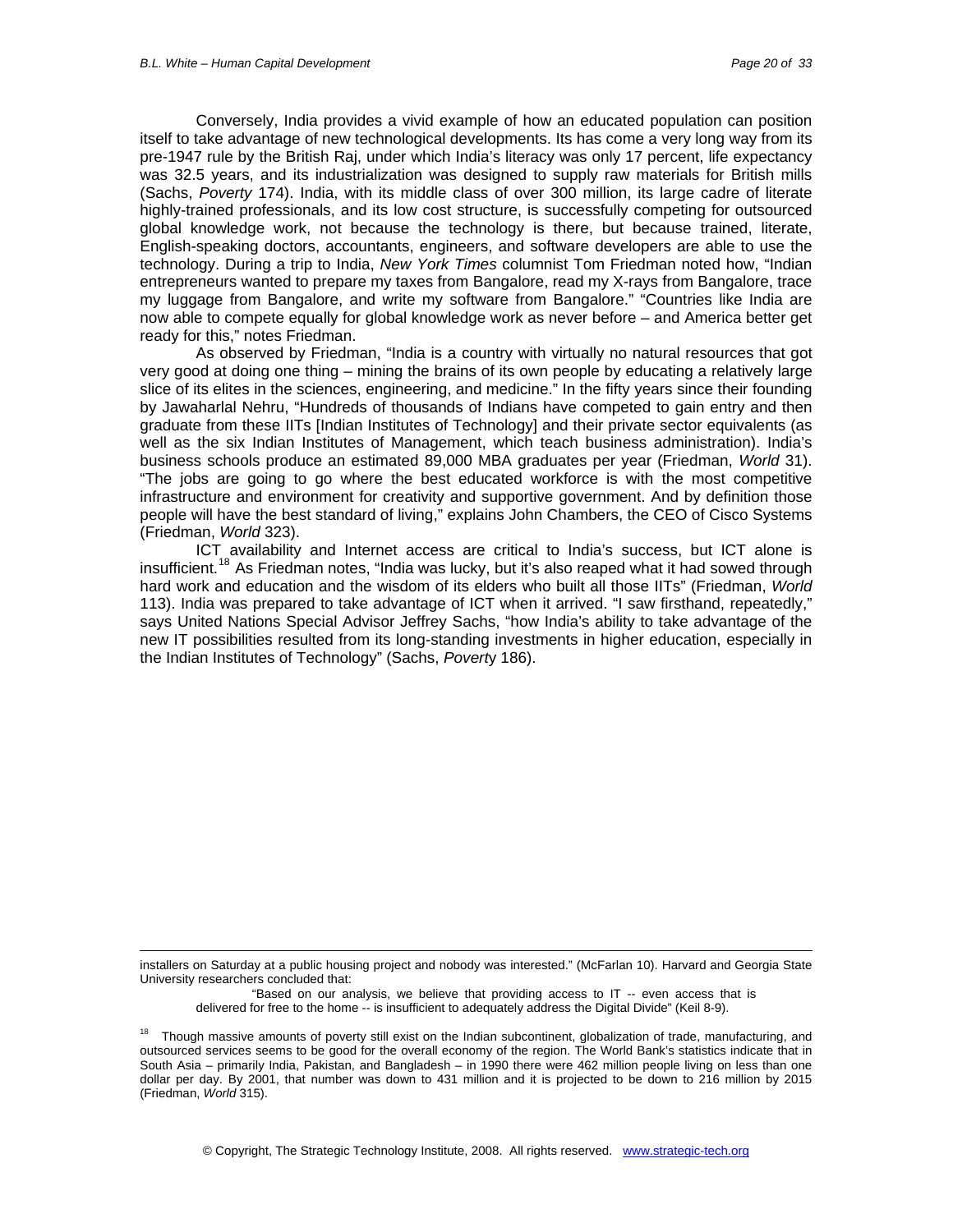#### **Reforming Universal Education**

 $\overline{a}$ 

Reparations in human capital development would allow the African-American poor, as indicative of the needs of the chronic poor in general, to have a fairer opportunity to fully participate in economic, educational, and political life. <sup>[19](#page-20-0)</sup> If literacy and abstract mathematical and logical thinking are prerequisites to advantageous use of computerized information tools that are increasingly required for modern economic and democratic participation, just what kind of changes are needed in our educational system?

This question is not new. It harkens back to the debate between the Booker T. Washington and W.E.B. DuBois schools of thought regarding the best way to "train and uplift the race" over 100 years ago.<sup>[III](#page-32-1)</sup> DuBois believed in, first, a rigorous training of the mind in various academic disciplines and, then, training in a specific trade for breadwinning. Today many educators and scholars are advocating 'back-to-basics' plus a strong sprinkling of the classics. Washington believed in training for survival first, then training in the arts and letters "as intelligence and wealth demand." Business leaders today argue that schools are not preparing students for the job market.

Mr. Washington's philosophical flaw is actually a strategic economic mistake. Washington, from the Benjamin Franklin school of hard work, Puritan ethics and craftsmanship, advocated skilled training in the crafts and agriculture. This may have made sense during Franklin's day, but Washington's America was industrializing at a fierce pace. He was unwittingly training black youth for obsolescence. The skilled trades were being replaced by the technology of mass production and the manual labor of the farm was being mechanized with tractors, reducing the need for farmers and craftsmen. He failed to change with technological progress and, unfortunately, many of his graduates had to struggle blindly through yet another foreign economic system.

As far back as 1933, Carter G. Woodson (1875-1950) criticized the misaligned goals of educated blacks in his treatise, *The Mis-Education of the Negro* (xiii). Woodson considered the educational system as it developed in both Europe and America as, "…an antiquated process which does not hit the mark even in the case of the needs of the white man himself." Our educational process is designed to accommodate the needs of an industrial society, and it is becoming increasingly obsolete as the industrial society becomes more obsolete.

We need a working consensus to reaffirm the value of equal opportunity and upward mobility, but we must also admit that addressing such a massive problem requires revamping our educational system from the top to the bottom, replenishing our teaching corps, buckling down on the math and science instruction, and rescuing inner-city kids from illiteracy as Barak Obama stresses (22). We have to get beyond those who "would dismantle the public school system and those who would defend and indefensible status quo, between those who say money makes no difference in education and those who want more money without any demonstration that it will be put to good use" (Obama 22).

The biggest problem with the U.S. educational system is its thrust. It still attempts to educate for the Industrial Revolution. It has not begun to recognize the unique needs of an information-based society. In the 1980s, Alvin Toffler called our educational system's thrust, *'The Covert Curriculum.'* Consider his theory that as work shifted out of the fields and the home, children had to be prepared for factory life. If young people could be prepared to fit into to the industrial system, it would vastly ease the problems of industrial discipline later on. The result was

<span id="page-20-0"></span><sup>&</sup>lt;sup>19</sup> The U.S. still has a significant inclusion problem when it comes to poor citizens of color. Though the U.S. public school system was legally desegregated over the past 50 years, de-facto segregation persists according to economic lines, which are determined by historical racial inequities. Jonathan Kozol, who worked in inner-city school systems for over 40 years notes that, "A segregated inner-city schools is almost six times as likely to be a school of concentrated poverty as is a school that has an overwhelmingly white population" (Kozol 20). In the academic year 2000-2001, 95 percent of the public school enrollment in Detroit, 94 percent in Washington, D.C., 88 percent in Baltimore, 87 percent in Chicago, 84 percent in Los Angeles, 82 percent in St. Louis, and 78 percent in Cleveland and Philadelphia were black or Hispanic (Kozol 8). Although standardized tests do not provide an accurate prediction of a particular student's likely academic progress, it is instructive to note that from 1976 through 1996 the National Center for Education Statistics reported that mean SAT scores ranged from 110-250 points more for white students than black student. We might conclude that separate educational facilities are still inherently unequal, as determined by Brown v. Board in 1955 (Loury 202).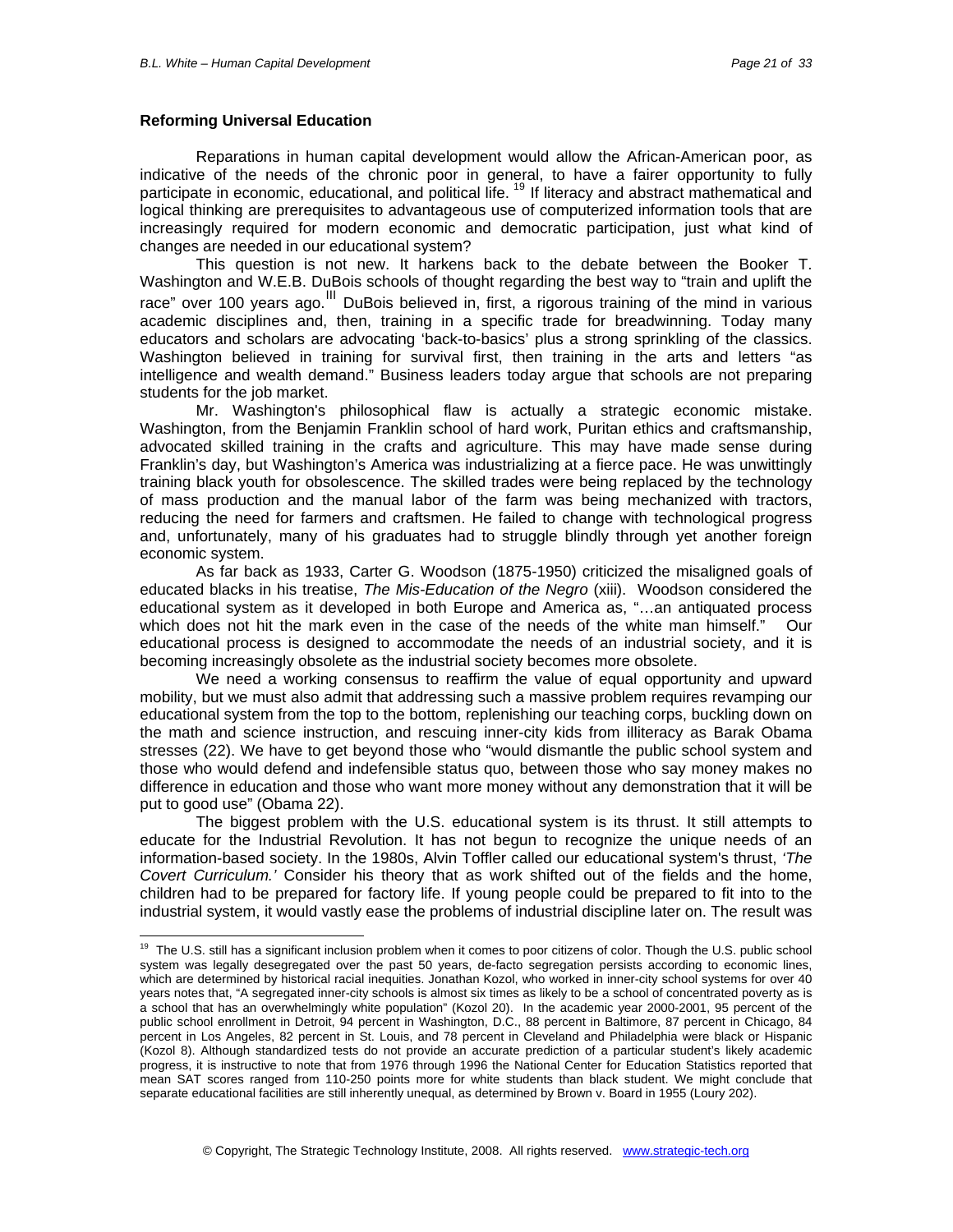-

mass education. Built on the factory model, mass education taught basic reading, writing, arithmetic, and a bit of history. This was the 'overt curriculum.' But beneath it lay an invisible or 'covert curriculum' that was far more basic. It consisted of three courses: punctuality, obedience, and rote, repetitive work. Factory labor demanded workers who showed up on time, workers who would take orders from a management hierarchy without questioning, and workers who were willing and able to perform repetitive, routine, mechanistic jobs (Toffler 22-248).

According to Toffler, for most American adults, their entire learning process has been little more than a twelve to sixteen year training program for the Newtonian worldview.<sup>[20](#page-21-0)</sup> In school emphasis is placed on quantities, distance, and location but rarely on qualities or conceptions. Think of all the tests one was forced to take where the only questions asked were those concerning dates, names, places, and things that could be precisely measured. True, false, fill in the blanks, multiple choice, and matching answers are all based on Newton's concept of causality – that for every set of initial conditions there is one and only one correct final state. The most important aspect of such tests was not the answers but the process. One forgets specific facts over time, but few will ever forget the concept of causality after being subjected to the testing process for so many years, Toffler argued.

Thinking in terms of the Newtonian worldview is not totally incorrect, but is insufficient for today's realities. When educators claim they are teaching children how to think, this is the particular type of thinking they too often have in mind – linear, cause-and-effect, narrow-minded, yes/no, black/white, all-or-nothing thinking. There is no room for common sense, personal experience, and intuition.

Toffler went on to explain how the thinking process of the Newtonian paradigm was important because it produced results, and that meant learning facts. The more bits of information a student regurgitates, the better his or her grade. Facts are valuable because they help one to better understand the world and to better organize one's life. However, the amount of facts we know about the world is doubling every few years. Yet one would be hard pressed to claim that the world is becoming more organized as a result. One must free oneself from over-reliance on facts and train oneself and one's children to 'learn how to learn.'

The American educational process and the job market are devoted to specialization. Visit any university and too often one will see people walking from labs and classrooms each with a briefcase or backpack crammed with facts about the carrier's own discipline. Every time one learns something new and different about the universe, a new academic or professional discipline is set up to collect and interpret new data. Learning has become fragmented into tinier frameworks of study on the Newtonian assumption that the more we know about the individual parts, the more we will be able to make deductions about the whole the parts make up (Rifkin 93- 230). With the exception of multidisciplinary programs, such as Stanford's Masters in Liberal Arts and similar ones endorsed by the Association of Graduate Liberal Studies Programs (AGLSP), the cardinal sin among academicians has too often been fraternization. Too many scholars would never cross-check notes with those in other disciplines. Interdisciplinary approaches have often been labeled 'not serious.' Yet it is these types of approaches that are needed today.

Today, the foreign economic system that a large segment of the African-American poor needs to master is one based on the value of ideas and the ability to exploit a global marketplace. While computers can be tools for economic advantage, merely acquiring a computer is as useless as gaining union membership in an industry that has moved offshore. Access to the tool

<span id="page-21-0"></span><sup>&</sup>lt;sup>20</sup> The worldview and value system that lie at the basis of industrial culture and that have to be carefully re-examined, were formulated in their essential outlines in the sixteenth and seventeenth centuries. The medieval notion of an organic, living, and spiritual universe was replaced by that of the world as a machine, and the world-machine became the dominant metaphor of the modern era. This development was brought about by the revolutionary changes in physics and astronomy, culminating in the works of Isaac Newton. The science of the seventeenth century was based upon a new method of experimental or empirical inquiry advocated by Francis Bacon involved the mathematical description of nature and the analytic method of reasoning espoused by René Descartes (Capra, *Turning* 15-410).

The Scientific Revolution's major flaw was that it tossed all subjective data and human experience aside. Any phenomenon that could not be quantified was rejected. It assumed that time was linear, that people were like machines, there was no room for values, and that less technically advanced cultures had nothing other than natural resources to contribute to society. These ideas fostered racism, nationalism, colonial exploitation, and a capitalist economy based on greed, perceived unlimited resources, desires for unlimited growth, and the exploitation of nature.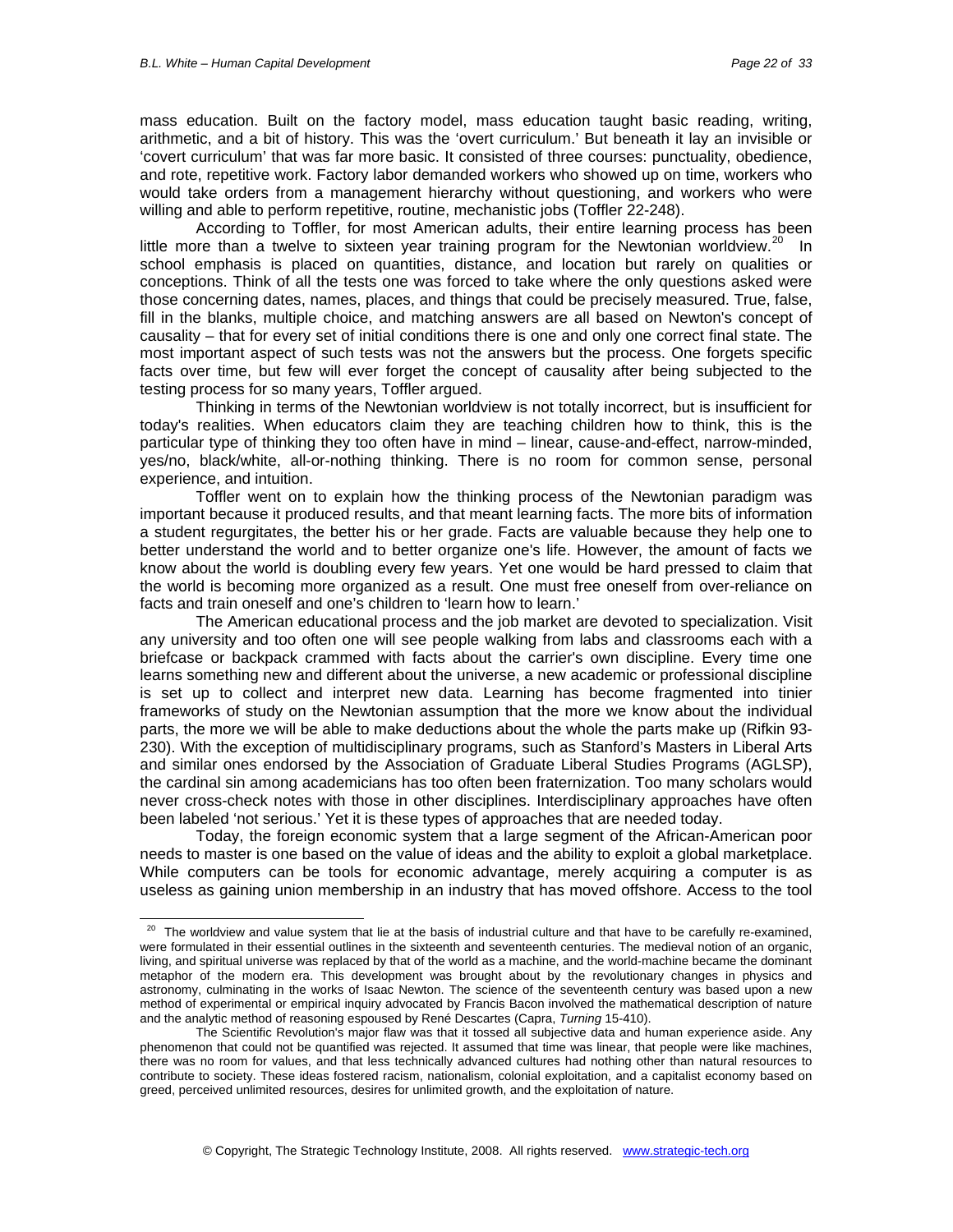is useful only to those prepared to use it. Washington could prepare ex-slaves for skilled trades, but those specific skills are of no value when relevant goals cannot be accomplished. In today's information economy, computers and Internet access are required, but are insufficient for socioeconomic advancement.

The ability to use computers comfortably is the key to being functional in an information society. However, if one looks at those professions that regularly use computers to do their work, but that do not consider computer science as part of their specialty, two things become apparent, according to Vico Henriques. First, people working with computers have the confidence that it is just another tool to help them perform their jobs. They use computers as a secondary tool, just as they used telephones, calculators, or typewriters. The second is that people who work with computers are articulate and literate. Such diverse professionals as lawyers, engineers, librarians, medical professionals, and Indian call center operators all use the computer with equal facility, not because their academic training is similar, but because their basic communications skills are well developed (Henriques).

Michelle Small's prescription of over twenty years ago is still valid. She recommended that, regardless of their subject of study, students should acquire skills to know how to retrieve and collect information or how to hook up with storehouses of data in various parts of the world. Crucial preparation must include the ability to read, comprehend, and articulate various languages. Equally important are sound mathematical skills as well as basic understanding of symbolic languages or references, which easily derive from traditional disciplines such as map reading (Small 345-49).

Small recommended that the emphasis in learning must dramatically shift from its industrial era approach. For example, education should stress process over measurement. The notion of collecting, storing and exploiting isolated facts should be replaced with the idea of examining the flow of interconnected phenomena. Testing needs to focus on conceptual abilities over empirical ones. Essays, oral discourse, and practical experience should become standard forms, reflecting the need to think in terms of process. The external world needs to be seen not be a series of isolated causal relationships, but as a web of interrelated phenomena expressing many possible scenarios for movement and changes. More than any other revolution in education, children need to be taught how to expect and adapt to rapid change, Small stressed.

One might need to view the world according to the holistic or systems theories that were advocated by futurists such as Marilyn Ferguson, who suggested that one should, "View the problem in its entirety, including its context, then use rational and intuitive approaches to derive a solution" (48).

One might also borrow several ideas from Joel de Rosnay's *Le Macroscope*. Avoid traditional linear or sequential approaches and favor those that consists of coming back many times at different levels over the material that must be understood and assimilated. This approach, for example, would proscribe the chapter-by-chapter method of teaching. Only when the work under study has been read, discussed, and evaluated in depth should the slow, analytical process start. It is only when one sees the total picture of a jigsaw puzzle that one can appreciate its discrete components and interrelationships. Avoid definitions that are so precise that they either polarize or limit the play of imaginations. Stress the importance of the concepts of limits, mutual causality, interdependence and dynamic equilibrium in the study of complex systems; taking as examples the disciplines which integrate the notions of time and irreversibility, such as biology, ecology, and economics. Use a thematic approach at the vertical level that can integrate many disciplines and different levels of complexity around a central core. Never separate the knowledge of the facts from the understanding of the relationships that link them. Emphasize the notion of Heisenberg's *Uncertainty Principle*, which debunks the myth of objectivity and shows that the observer is irrevocably bound to the observed. Stress the multiplicity of individual and cultural values and the relativism of worldviews. Allow for, and encourage an intuitive, creative, non-rational approach to problem solving (Small 345-49).

In addition, life-long learning will be increasingly seen as necessary. Besides on the job training, leaves of absence, seminars, short courses, co-op learning programs, the emphasis of the educational process should shift to innovative learning. Innovative learning, as advocated by James Botkins, is the process of preparing individuals and societies to act in concert in new situations. Botkins advocates training oneself how to learn and apply technologies in changing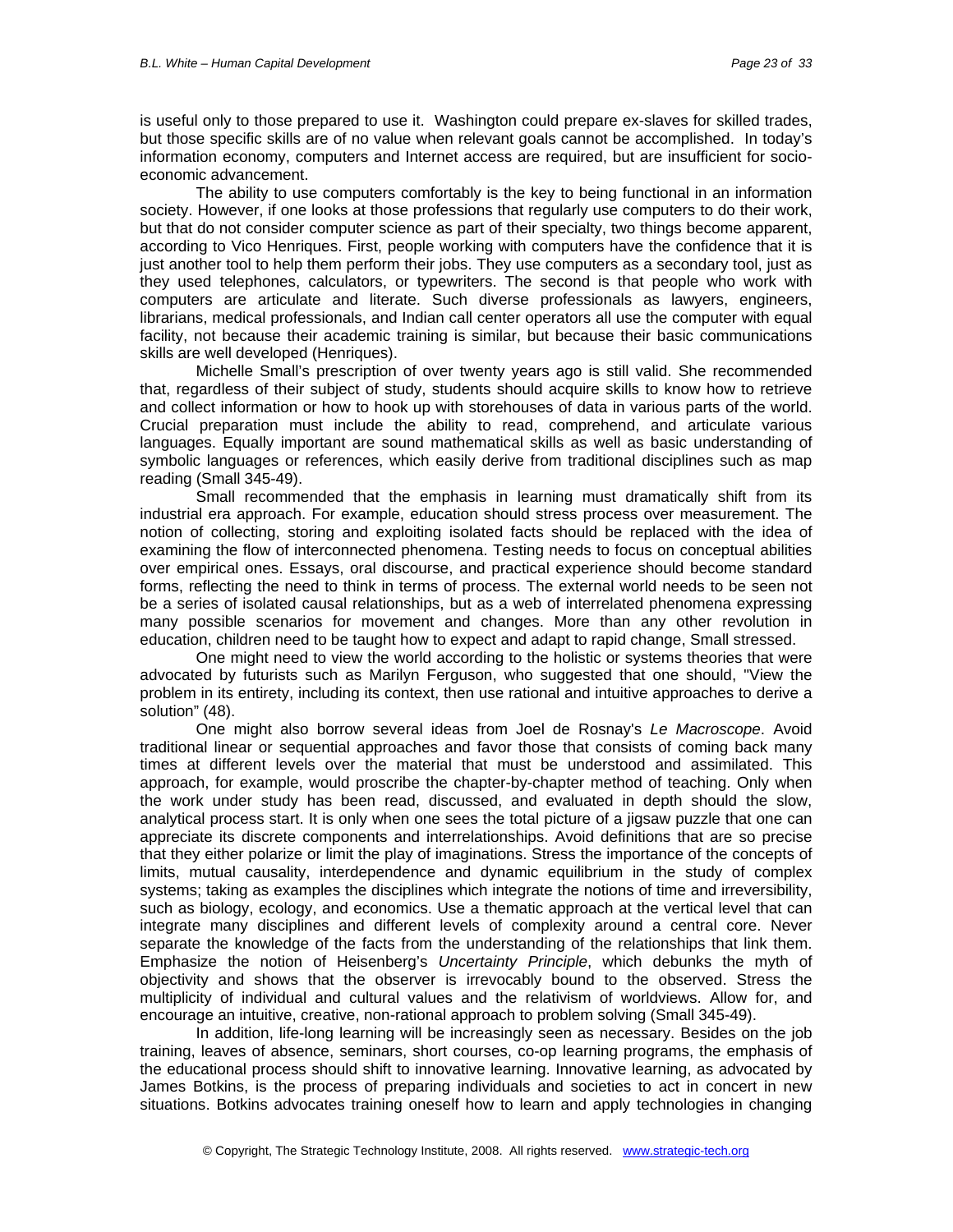situations, i.e., one learns how to learn. This is not meant to ignore other actions involving political power, science, economic policies, and cultural differences, but to incorporate them with anticipation and participation.

*Anticipation* is the capacity to face new situations. Anticipatory learning stresses preparation for future alternatives, not adaptation to the present. It goes beyond foreseeing or choosing among desirable trends and averting catastrophic ones. It also enhances the ability to create new alternatives. Its opposite is adaptive, reactive learning, where one responds only to given changes in the environment, delaying the search for alternatives until it may be too late to implement solutions. Under reactive learning those who really should be alarmed are not moved by gradual deterioration. It is only when events explode that people suddenly look up for the cause, which has already passed.

*Participation* forces individuals to have direct influence in the decision-making process, to strive for equality, and to reject limiting roles. An intrinsic goal of effective participation will be an interweaving of the demand for rights with an offer to fulfill the obligations that such rights entail.

Activating the latent potential of innovative learning over a life long period hinges largely on the degree of effective participation and the ability to anticipate technical and social changes (Botkins 339-41). With the dramatic changes that will continually face the global society, does it make sense to limit learning to a pre-programmed, Newtonian, linear, non-flexible, few doses of reading, writing, and arithmetic?

More broadly, liberal education is and will continue to be a failed idea as long as students are shut off from, or only superficially acquainted with, knowledge of the kinds of questions science can and cannot answer. Nor can liberal education be a success as long as students are unable to evaluate the evidence of their own experience. David Saxon, former President of the University of California at Berkeley suggested the following program. First, students should be helped to understand the nature of physical laws – what they are and what they are not, what they can tell us about the physical world and what they cannot, how they are arrived at, and in what sense they are true. Second, students should have some grounding in the laws of probability and chance, and thus some understanding that in a world as complex as ours both statistical fluctuations and the accidental coincidence of unrelated events happen all the time. Third, the idea should be conveyed that science is not a collection of isolated facts but a highly unified and consistent view of the world. They should understand that science has a foundation of large general laws that link together various observations about the physical world and provide a framework within which various potentialities, facts and theories can be evaluated. Further, Saxon stated, "The ability to distinguish sense from nonsense is an indispensable aspect of a liberal education."

In a globally-based economic system, where international cooperation, competition, and "coopetition" are the facts of life, the modern U.S. educational system can no longer be inwardlooking. Fareed Zakaria observes that America's isolation [or perhaps its hubris] has left too many Americans unaware of the world beyond the U.S. borders. He also identifies a growing gap between the worldly business elite and cosmopolitan class, and the majority of the American people. "Americans speak few languages, know little about foreign cultures, and remain unconvinced that they need to rectify this. Americans rarely benchmark to global standards because they are sure that their way must be the best and most advanced." Zakaria warns that this divide could destroy America's competitive edge and its political future (46). We need an educational system that offers the ability to interact with foreign students, to travel abroad, and to reinforce that the latest trends – in finance, architecture, art, and technology might originate in London, Shanghai, Seoul, Tallinn, or Mumbai, notes Zakaria (46).

Finally, but perhaps most importantly, America gets what it pays for. How can we value education without valuing the educator? Why should the best college-educated minds have to take a vow of poverty to teach the next generation of leaders, builders, and citizens? If four to six years of college math and science can produce a \$100,000 salaried engineer, why must the same qualifications be less valuable in the field of education? "If we're serious about building a twenty-first century school system, we're going to have to take the teaching profession seriously," Obama explains (162).

When life long, innovative, holistic, and global approaches to education have been established and are being implemented by a teaching profession that is valued as a "profession,"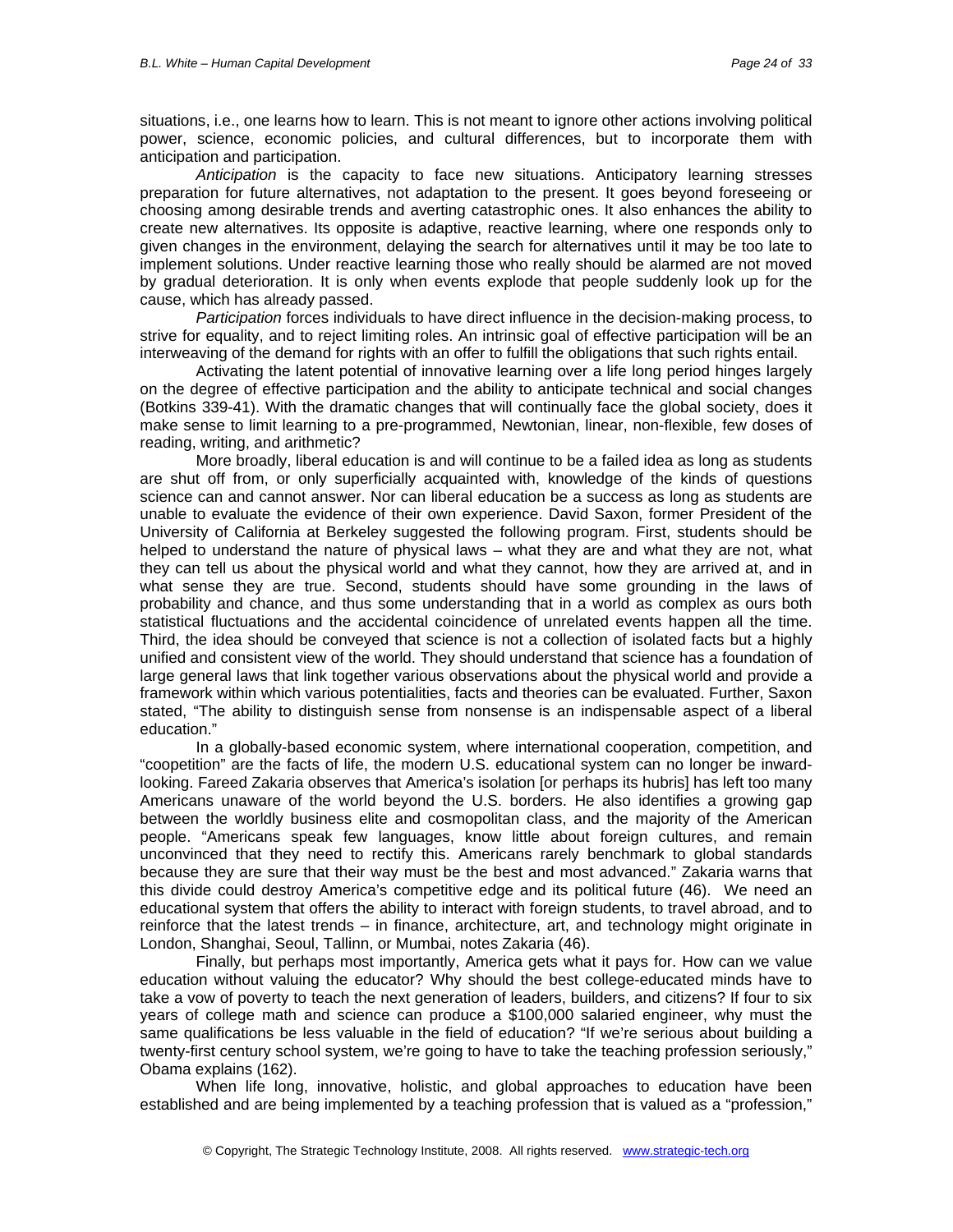-

then, and only then, should computer-based technology be used to enhance and extend the learning experience and the flow of productive work. The technological ICT hardware can be utilized to its fullest potential and smoothly integrated within the new education as a useful tool instead of as a haphazard, uncoordinated, stop-gap measure (Small 345-49).

#### **Integrating Computer-Based Information Systems in Educational Initiatives**

Since lifelong learning and skills retraining are required, policies that seek to close the digital divide should make new technologies and educational tools available to anyone, anytime and anywhere. Apple's former Chairman, John Sculley, best described a vision for education in the early 1990s by saying, "By the end of this century, we want to create in this country a true learning society – where learning is not bound by the age of the students, or the walls of the institution, but where it is a lifelong process rich in knowledge and rich in enjoyment" (White 6). Sculley argued that in the information age, the ability to exchange information not only with classmates but with the city library, commercial databases, bulletin boards, or even the Library of Congress can help students develop lifelong skills for accessing and handling information (White 5).

Much of this technology already existed in the 1990s and was, or was soon to be, adopted for this purpose. This included multimedia, two-way video conferencing, portable wireless technologies, intelligent agents, and high-speed digital communications networks. The National Information Infrastructure, as it was called during the early days of the Clinton Administration, is now what has become the World Wide Web and is one of the essential pieces in leveling the playing field by allowing access to the same educational and research resources to all.

In barely ten years, the personal computer evolved from a classroom novelty to a widely used instructional tool. Computers found their way into private and public schools in the U.S. over the past two decades and they have been used to enhance and strengthen the curriculum in basics, such as language, science and math. They have also become important tools in allowing teachers and schools to accommodate individual learning styles, enhance students' interactions with each other, build self-confidence, and improve motivation. According to the Office of Technology Assessment (OTA) in 1988, in schools where computers were integrated into the classroom to help deliver the curriculum, students showed substantial improvement in math, reading and writing. They also exhibited higher-order thinking skills, were better behaved, and showed much more motivation to learn. The OTA concluded that the computer could be used as a tool to help children understand abstract concepts, process information, appreciate different perspectives, develop critical-thinking skills, and collaborate on problem-solving (OTA Power On! 23-28).

The US educational system also needs to be open to learning from the successful experiences of other countries and cultures. Where the 'real digital divide' has had a successful track record toward closure, for instance in India, China, Korea, Estonia, and Finland, it seems to have been where the issue was not perceived as access to ICT per se, but access to social and economic opportunity to make productive use of the technology. $^{21}$  $^{21}$  $^{21}$ 

<span id="page-24-0"></span>According to the World Bank's report issued at the 2001 Summit of the Americas, information and communications technologies are critical to the economic development of societies. As such, ICT became widespread in many developing countries during the 1990s, with annual rates of investment doubling between the first and second half of the decade (World Bank 1). In addition, the World Bank believed that ICT offers new avenues for economic development of special relevance for the poor in economic opportunity, inclusiveness, and provision of government services:

<sup>•</sup> Economic opportunities. Electronic commerce through the Internet opens up substantial new areas of international trade to developing countries. Two sectors with great potential to benefit are service industries, many of which are becoming tradable commodities for the first time, and small and medium enterprises, which benefit from the low cost of access to the global marketplace.

<sup>•</sup> Costs of exclusion. ICT services can substantially reduce the costs of distance and isolation borne by poor, especially rural, households, whose members must often travel long distances to communicate, and obtain vital information. Their isolation causes them to miss out on employment and other economic opportunities.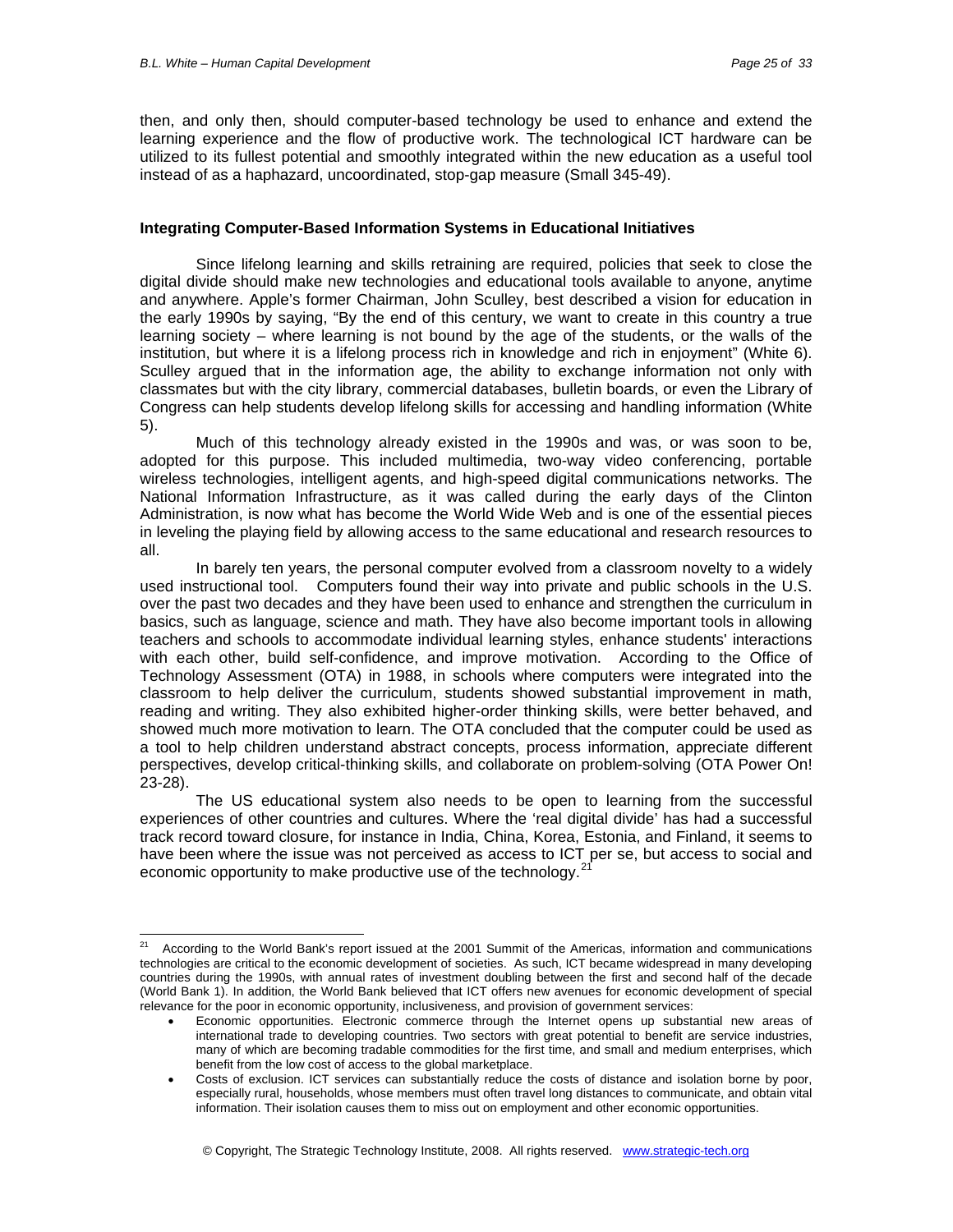1

The OECD member countries have emphasized ICT skills in their efforts to connect all schools to the Internet, train students in ICTs, and provide programs for non-students to obtain computer literacy. According to a 2005 OECD report, these efforts have paid off handsomely in countries such as Korea where a strong government push to supply ICT training to those affected by the 1997 financial crisis has helped fuel PC and broadband adoption (OECD 21). Policy makers in non-OECD countries have created similar plans and have boosted penetration rates. One such economy is Estonia where government initiatives aimed at promoting a computer-literate generation have been successful.<sup>[22](#page-25-0)</sup>

Estonian policy makers have been successful developing a broad base of ICT skills throughout the country. The government's flagship program, Tiger Leap, has successfully integrated information and communication technologies into classroom instruction, resulting in a new generation of students with computer skills who demand faster Internet connections, better content and more extensive telecommunication network coverage. In Estonia, introducing students to computers early in their studies has also helped move more students towards technical careers later.

In addition to teaching ICT skills early to students, Estonia's policy makers have made promoting ICT use a priority. One example is new street signs giving the direction and distance to the nearest public Internet access point. The signs are marked with '@ Internet', an arrow and the distance to the nearest of 700 public Internet access points across the country. The government has also taken a proactive approach to integrating computers and telecommunications into government activities. The Estonian government has paperless 'e-cabinet' meetings where government cabinet members can examine documents and cast votes via computer. Estonia's projects have largely been a success, with mobile, fixed and Internet penetration rates as high as other leading European economies. (OECD 21)

Today, Apple's predictions of a student using a computer to explore a virtual museum, moving room to room, examining exhibits via long-distance interactive three-dimensional movies has come true. New technologies, such as digital video and distance learning using telecommunications technologies, are ways of leveraging our best teachers, our best schools, and giving the educational reform movement a chance to take hold in a place where it can be most effective – the classroom. The technology exists to accomplish all of these tasks, but the question of equitable access remains.

John Sculley argued that this technology could not be available only to the affluent. America must avoid the trap of 'haves' and 'have-nots.' Inner-city schools and deprived rural areas must also have access. The popular myth that children who have not grown up with the same advantages as affluent children are unable to learn at the same rate has been disproved. What children from disadvantaged backgrounds need is a chance to be exposed to the kind of mind-amplifying tools that more affluent children have (White 6). That is a very important finding for the nation because we are a multicultural, very diverse population, and America has to build on that strength.

<sup>•</sup> Improving government and public services. ICT offer powerful tools to improve the efficiency, quality, and reach of public services that are important for poverty alleviation, such as education and health. ICT can also broaden political participation and increase the transparency of government. (World Bank 1)

<span id="page-25-0"></span><sup>&</sup>lt;sup>22</sup> According to the OECD, the results have been impressive with Estonians achieving penetrations equal or higher than other richer countries in Europe. In June 2004, TNS Emor Internet usage surveys show that 52 percent of Estonians between the ages of 6 and 74 use the Internet. The same study finds that the most active Internet users are people between the ages of 12 and 24, 90 percent of whom use the Internet. The percentages are also high for primary school students where two-thirds of students between the ages 6 and 9 are Internet users.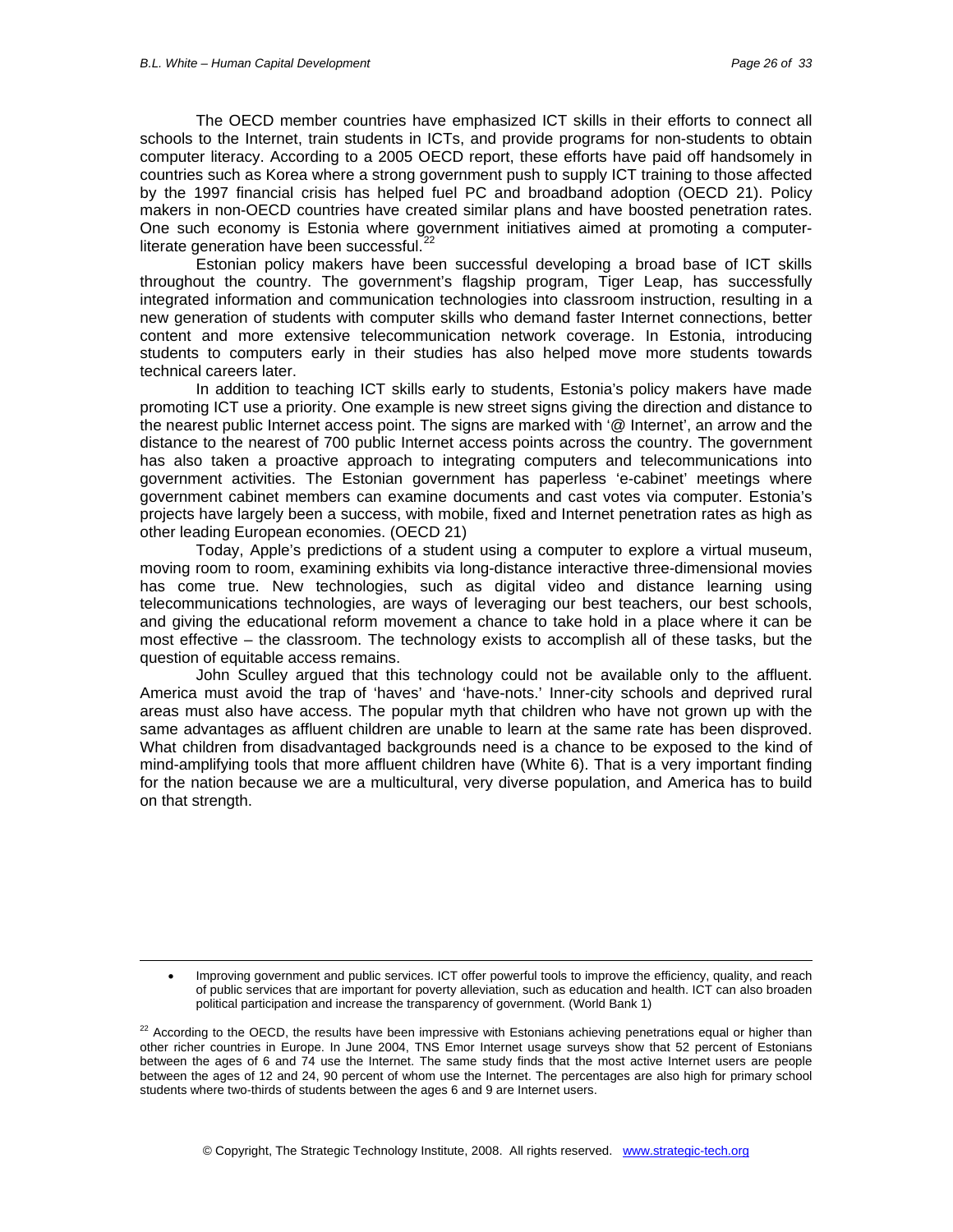#### **Conclusion**

Title VII Section 703 of the Civil Rights Act of 1964 requires equal employment opportunity and forbids employment discrimination based on race, color, religion, sex, or national origin. However, today, information and ideas from workers are the strategic resources that improve productivity and are the bases of employment. The result is that the segments of the American population lack education and skills for the new technology-based economy and are not able to effectively compete for employment or develop the entrepreneurial businesses that take advantage of this new global ICT-based infrastructure.

The political euphemism 'digital divide' is not 'digital' per se. It is a socio-economic divide further amplified by digital technology. The inequities of opportunity created by the skewed distribution of ICT toward the rich, powerful, and white, are not just a function of the price and availability of technology, nor access to that technology. Those inequities existed as social problems before modern ICT's development; ICT exacerbates the differences between 'haves' and 'have nots' with regard to economic opportunity, educational attainment, and participatory democracy.

To the degree that human capital development in the form of economic opportunity, educational attainment, and participatory democracy are constrained to an elite few, this is a social problem rather than a technical one. So, Anthony Wilhelm's contention is correct. The great challenge of the twenty-first century 'digital divide' is not a technological problem, but rather a social one, where the global society must come to terms with our diversity (Wilhelm 125). It is about human capital development, rather than technology acquisition and Internet access, per se.

The superficial argument of equitable distribution of computers, communications lines, databases, and software programming masks the complexity of this social problem. The digital divide is a struggle for relevant distributive justice applied to life sustaining priorities, such as health, poverty, and illiteracy, and access to the infrastructure for public goods, services, and wealth. This social evolution is occurring in a rapidly transforming information economy that is intertwined with historical issues of race and class. As such, the 'real' digital divide is not about the just distribution of computers. It is about the just distribution of opportunity for economic and social development in a technological society. Distributive justice and John Rawls' Difference Principle can be valuable tools in helping one to re-examine and redefine moral responsibilities and obligations in an era of technologically-enabled global socio-economic restructuring.

Perpetuating the various social divides in an era of intensive technology-enabled expansion of the global economy, knowledge, and effective political participation only exacerbates the dire problems of the poor. To restate the Biblical parable, we are giving them fish, rather than teaching them how to fish. It sentences the poor to permanent subsistence status, or at best, to a permanent servile caste. Indians are successfully competing for outsourced global knowledge work, not just because they have access to the ICT technology, but because a 300 million-strong Indian middle class cadre of literate, highly-trained, Englishspeaking doctors, accountants, engineers, and software developers are able to use the technology with a low cost structure.

As one can see in the example of Indian entrepreneurs, the 'real' digital divide is not about the just distribution of computers. It is about their ability to seize the opportunity for economic and social development in a technological society.

Given that training on the use of computer technologies can focus on tools for research and exposition of ideas as well as practical tools for either employment in the ICT industry, for such hands-on jobs as repair and customer support, or for entrepreneurial business ventures, the discussion of skilled trades versus higher-order academics is brought back to the surface. One might look at debates between those who propose vocational and technical education versus those who demand enlightened liberally educated leadership to 'look out for the best interests' of the masses to be a revisiting of the DuBois-Washington debate.

The answer lies not in decisions requiring *either* academics *or* trades, but one that values *both* scholars *and* inventors, global vision *and* local action, entrepreneurs *and* skilled workers. The greatest need today is for creative, technically literate people who can think through problems, communicate them succinctly, and get results with minimal non-renewable resources. We need people who are generalist in many things and specialists in a few.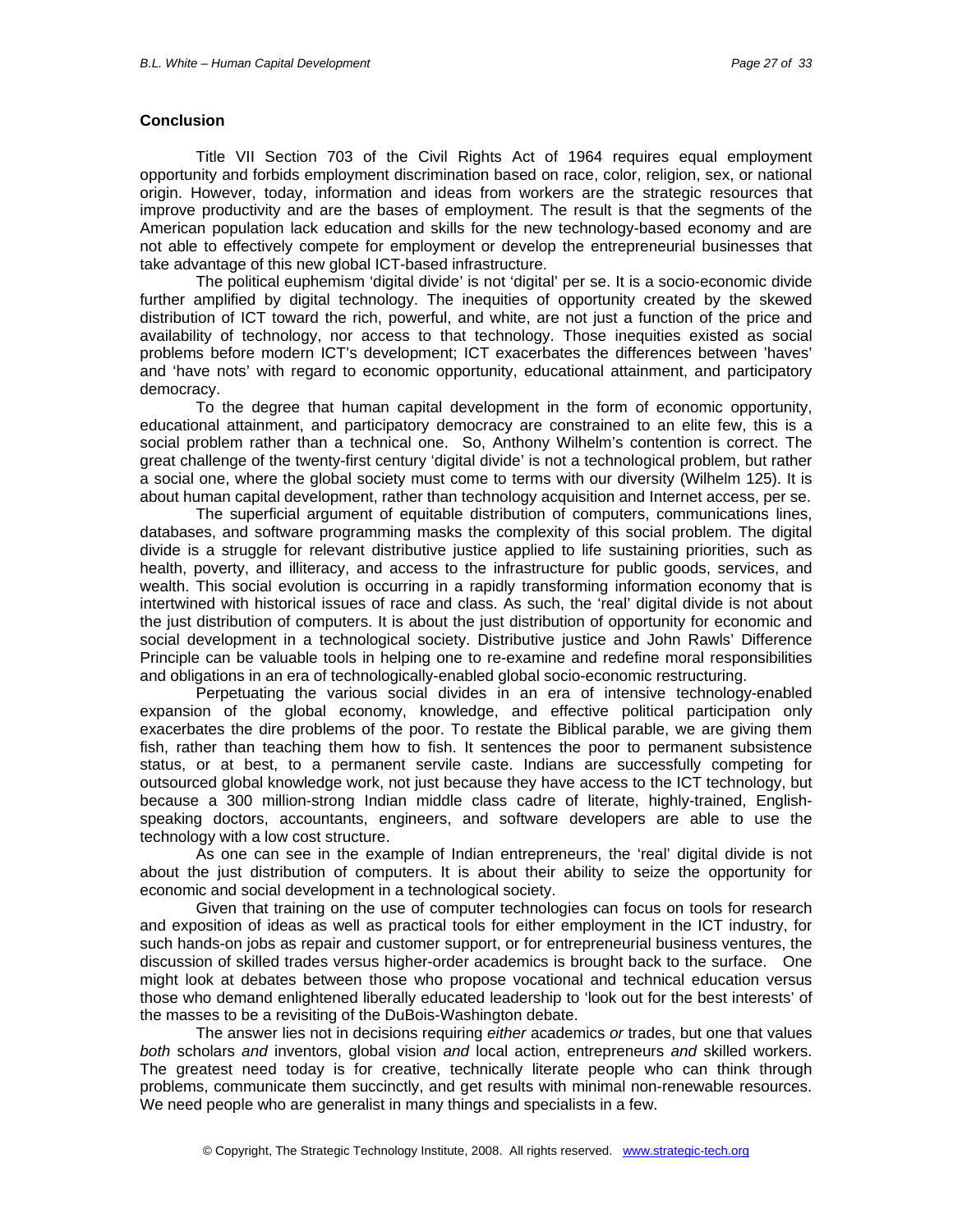Reforming the U.S. education models has not and will not be easy. Among other things, it requires investments. This country invested in interstate highways, electric power grids, network television, and national newspapers, in order to provide an infrastructure for the industrial order. In the same way, the new education system requires investment, one that is as important as any investment ever made in the infrastructure of this country. However, those educational investments should not be simplified into the tangible artifacts of computers and networks alone; human capital development has to be the goal of education. This will directly affect the quality of life, our productivity as a nation, and America's ability to compete in the new global informationbased economy.

Regardless of how low one stands on the economic ladder, technology cannot be ignored and, as a matter of distributive justice, it is unethical to deny certain groups access to the technology-based public infrastructure. However, the most important aspect of a reparations system will likely be one that gets serious about a wholesale upgrading of literacy, logical thinking, mathematical skills, research, and entrepreneurship demanded by a twenty-first-century economy and educational system for both children and adults. Only then will computer-based tools be relevant to the day-to-day needs of the poor.

In the context of the 'real' digital divide, there is no excuse for social and economic exclusion in the twenty-first century. From a utilitarian perspective, human capital development is a better investment than the social costs of non-productive lives. Likewise, for the African-American community, especially those members who are disadvantaged by poverty and illiteracy, *abstention* is not a viable option.

*"In a world where the ability to communicate, educate, and participate in government are as fundamental as food and medical care, we dare not address the global and domestic digital divide – a gulf of economic development opportunity."* 

*-- Kofi Annan, Former United Nations Secretary General* 

*Note* -- The full text of the original thesis, edited for public consumption, plus some additional editorial material can be found at:

[http://www.strategic-tech.org/images/Requirements\\_of\\_Justice\\_Arising\\_\\_from\\_the\\_Digital\\_Divide.pdf](http://www.strategic-tech.org/images/Requirements_of_Justice_Arising__from_the_Digital_Divide.pdf)

A version dealing with the international implications of the Digital Divide can be found at: [http://www.strategic-tech.org/images/Ethics\\_of\\_the\\_Global\\_Digital\\_Divide.pdf](http://www.strategic-tech.org/images/Ethics_of_the_Global_Digital_Divide.pdf)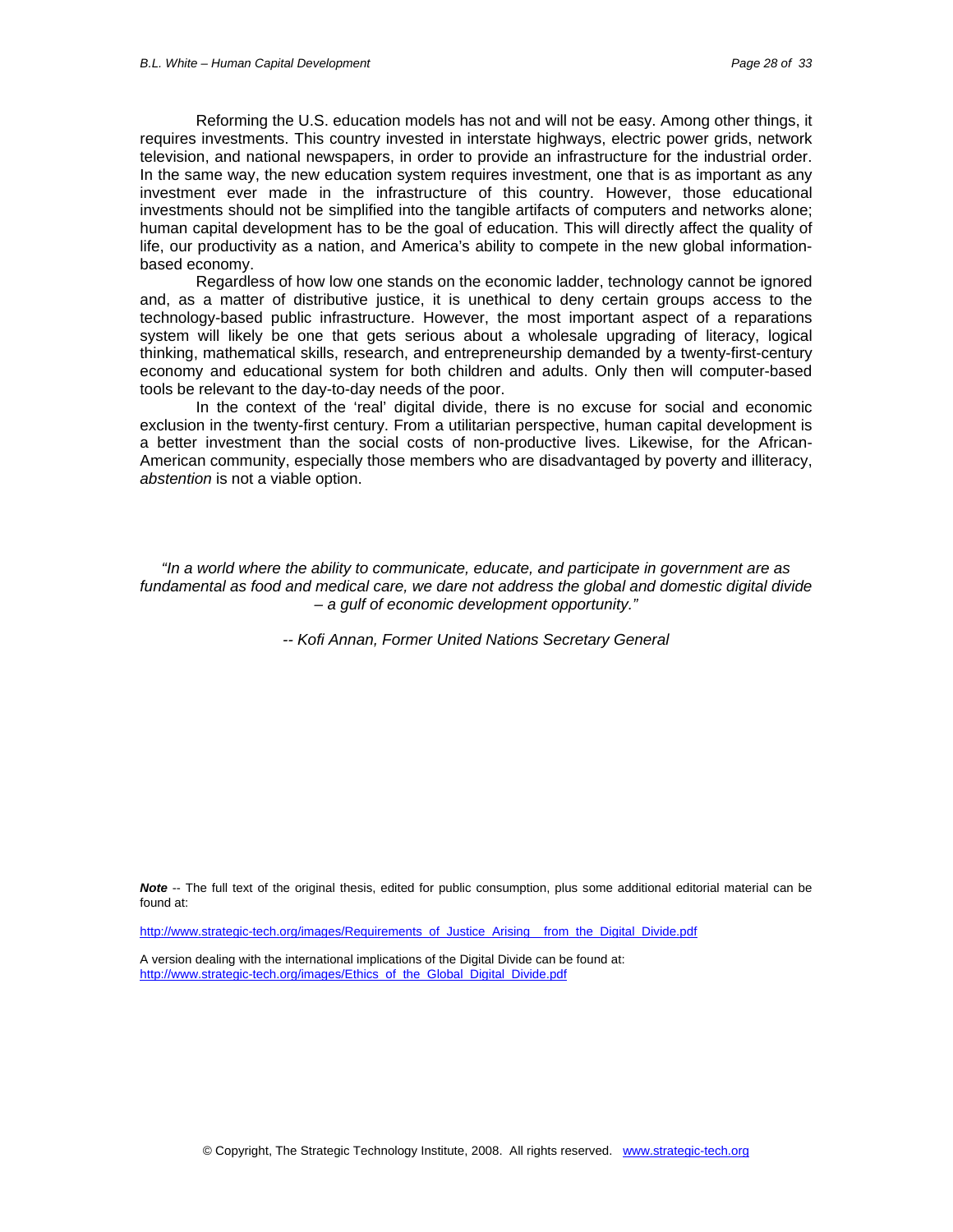### **Works Cited**

- Anderson, Curtis M. *Memo to RUS Electric and Telecommunications Borrowers regarding Civil Rights Compliance.* Washington, D.C.: Rural Utilities Services, 3 March 2006 <http://www.usda.gov/rus/index2/CivilRightsComplianceforRUSB orrowers.htm>.
- Anderson, David R., Sweeney, Dennis J., Williams, Thomas A. *An Introduction to Management Science: Quantitative Approaches to Decision Making.* St. Paul: West Publishing Co., 1976.
- Beauchamp, Tom L. and Childress, James F. *Principles of Biomedical Ethics, Fifth Edition.* New York: Oxford University Press, 2001.
- Berube, Alan and Katz, Bruce. *Katrina's Window: Confronting Concentrated Poverty Across America.* Washington, DC: Brookings Institution, October 2005.
- Botkins, James W. *"The 1980s As A Decade of Learning." Through the 80s.* Washington: World Future Society, 1980.
- Capra, Fritjof. *The Turning Point: Science Society and the Rising Culture.* New York: Simon & Schuster, 1982.
- Capra, Fritjof. *The Hidden Connections: Integrating the Biological, Cognitive, and Social Dimensions of Life into a Science of Sustainability.* New York: Doubleday, 2002.
- DuBois, W.E.B. *The Souls of Black Folk.* Greenwich, Conn.: Fawcett Publications, Inc., 1961.
- Ferguson, Marilyn. *The Aquarian Conspiracy.* Los Angeles: J. P. Tarcher, Inc., 1980.
- Friedman, Thomas L. *The World is Flat: A Brief History of the Twenty-first Century*. New York: Farrar, Straus and Giroux, 2005.
- Griswold, Daniel T. *Trade, Jobs, and Manufacturing: Why (Almost All) U.S. Workers Should Welcome Imports.* Center for Trade Policy Studies, the Cato Institute, 30 September 1999.
- Henriques, Vico E. "Educational Shortfall." *Science 82,* 22 November1982.
- Keil, Mark; Meader, Garret W.; and Kvasny, Lynette. "Bridging the Digital Divide: The Story of the Free Internet Initiative in LaGrange, Georgia." *Proceedings of the 36th Hawaii International Conference on System Sciences.* IEEE Computer Society, 2002.
- Kozol, Jonathan. *The Shame of the Nation. The Restoration of Apartheid Schooling in America.* New York: Crown Publishers, 2005.
- Krugman, Paul. *The Conscience of a Liberal.* New York: W. W. Norton & Company, 2007.
- Kuhn, Harold W.; Harsanyi, John C.; Selten, Reinhard; Weibull, Jorgen; Van Dame, Eric; Nash, John F.; and Hammerstein, Peter. *The Work of John Nash in Game Theory*. Nobel Seminar, December 8, 1994.
- Lemann, Nicholas. *The Promised Land: The Great Black Migration and How it Changed America.*  New York: Alfred A. Knopf, 1991.
- Loury, Glenn C. *The Anatomy of Racial Inequality.* Cambridge, Mass.: Harvard University Press, 2002.
- McFarlan, F. Warren and Keil, Mark. *The Free Internet Initiative in LaGrange, Georgia.* Harvard Business School, 14 February 2002.
- McGinn, Robert E. *Science, Technology, and Society*. Englewood Cliffs, New Jersey: Prentice Hall, 1991.
- McGinn, Robert. "Technology, Demography, and the Anachronism of Traditional Rights." *Journal of Applied Philosophy*, Vol. 11, No. 1, Spring, 1994, pp. 57-70.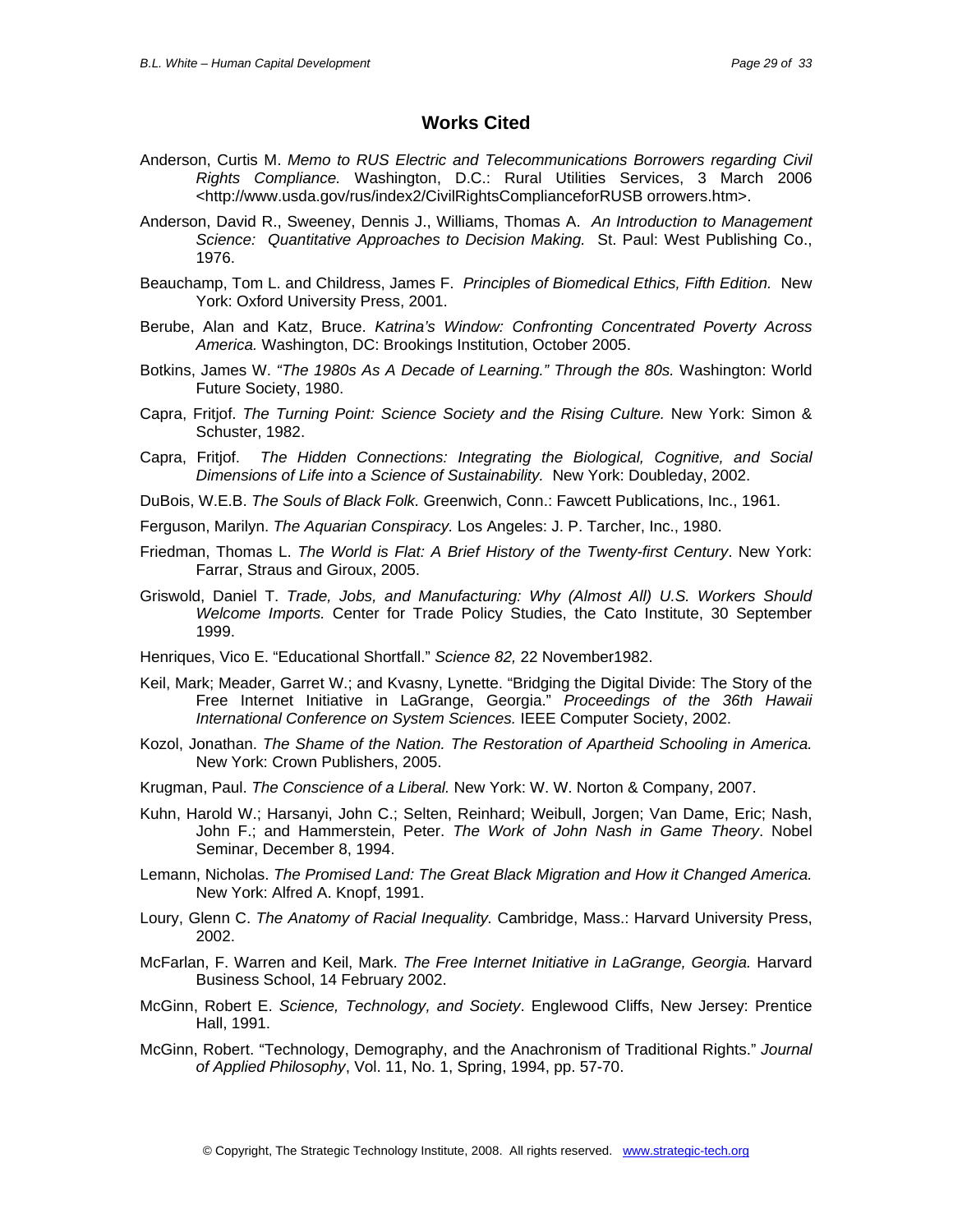- McGinn, Robert E. *"The Engineer's Moral Right to Reputational Fairness." Science and Engineering Ethics*, Vol. 1 Issue 3, 1995.
- Munson, Ronald. *Intervention and Reflection: Basic Issues in Medical Ethics*, Sixth Edition. Belmont, California: Wadsworth/Thomson Leaning, 2000.
- Obama, Barack. *The Audacity of Hope: Thoughts on Reclaiming the American Dream*. New York: Three Rivers Press, 2006.
- Organisation for Economic Co-operation and Development. *Regulatory Reform as a Tool for Bridging the Digital Divide*. Paris: OECD, 2005.
- Orwell, George. *Orwell's Nineteen Eighty-Four*, 2nd ed. Irving Howe, Ed. New York: Harcourt, Brace, Jovanovich, Inc., 1982.
- Rawls, John. *Political Liberalism.* New York: Columbia University Press, 1996.
- Rifkin, Jeremy. *Entropy, A New World View*. New York: Viking Press, 1980.
- Sachs, Jeffrey. *Common Wealth: Economics for a Crowded Planet.* New York: Penguin Press, 2008.
- Sachs, Jeffrey. *The End of Poverty: Economic Possibilities for Our Time.* New York: Penguin Press, 2005.
- Sachs, Jeffrey. "The Strategic Significance of Global Inequality." The Washington Quarterly, Summer 2001.
- Small, Michelle G. "Toward A Systematic Education." *Through the 80s*. Washington: World Future Society, 1980.
- Toffler, Alvin. *The Third Wave*. New York: William Morrow and Co., Inc., 1980.
- United Nations DESA. *Moving from Digital Divide to Digital Opportunity*. Ministerial Roundtable Breakfast on "Information and communications technologies (ICTs) and human resources development," 2 July 2002.
- United States Department of Agriculture, Rural Electrification Administration. *A Brief History of the Rural Electrical and Telephone Programs*. Washington, D.C.: USDA, 19 April 1982.
- U.S. Congress, Office of Technology Assessment. *Power On! New Tools for Teaching and Learning.* OTA-SET-379. Washington, DC: U.S. Government Printing Office, September 1988.
- Washington, Booker T. *Up From Slavery.* New York: Heritage Press, 1970.
- White, Blake L. Speech on behalf of Apple Computer's Chairman, John Sculley. *Technology in Education: Leveling the Playing Field*. The Congressional Black Caucus Foundation's California Public Policy Conference, Public Education: A System in Crisis. Los Angeles, California, 25-27 June 1993. 13 January 2006.
- <http://www.strategic-

tech.org/images/Congressional\_Black\_Caucus\_Computers\_in\_Education\_1993.PDF>.

- Wilhelm, Anthony G. *Digital Nation: Toward an Inclusive Information Society.* Cambridge, Mass: MIT Press, 2004.
- Woodson, Carter Godwin. *The Mis-Education of the Negro.* New York: The Associated Publishers, Inc., 1977.
- World Bank Group. *Bridging the Digital Divide in the Americas. A report from the Summit of the Americas.* 20-22 April 2001.
- Wright, Kai, ed. *The African-American Archive: The History of the Black Experience Through Documents*. New York: Black Dog & Leventhal Publishers, 2001.
- Zakaria, Fareed. *The Post-American World*. New York: Allen Lane, 2008.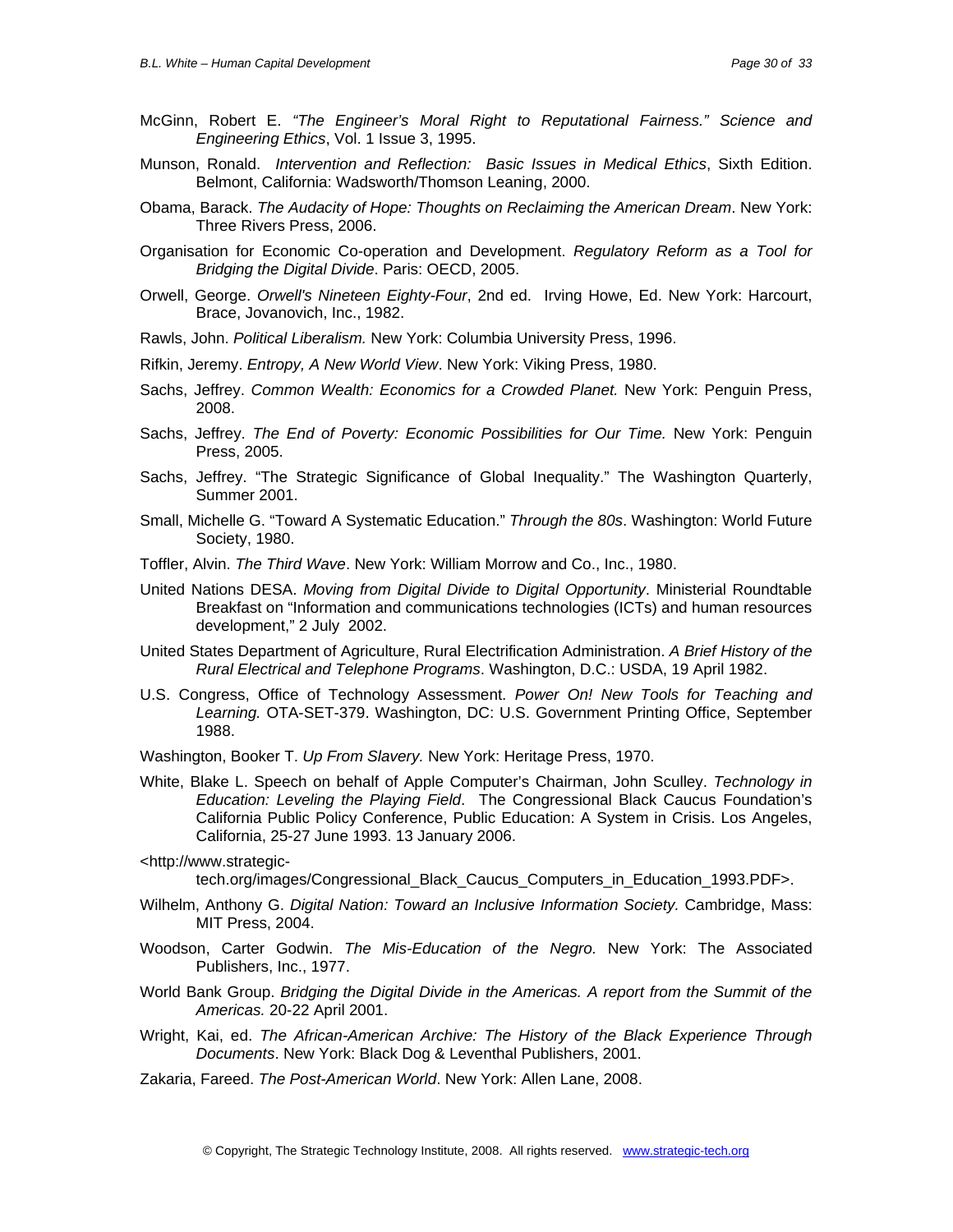$\overline{a}$ 

**Notes**

### **Background on the Original Thesis**

The earlier analysis in the thesis, *The Requirements of Justice Arising from the Digital Divide*, was meant to provoke us into reexamining our assumptions regarding the concept of moral rights and obligations in the provision of public infrastructure in a technological society. The project used classical ethical concepts to examine the moral distribution of public goods and services. The framework for stripping away the various political and emotional arguments regarding the Digital Divide in the United States was based on the late 20th century principles of John Rawls (1921-2002), which are based in part on the 19th century utilitarian works of the British philosopher John Stuart Mill (1806-1873). Specifically, John Rawls' *Difference Principle* would allow social and economic inequalities to exist only if they satisfied two conditions:

- There must be fair equality of opportunity (in other words, it is irrelevant to give one a right that they are unable to take advantage of); and
- The greatest benefit should go to the least advantaged members of society (Rawls, *Political Liberalism* 5-6).

Since the actual divide is structural, computer-based solutions do not solve the problem. Persistent social and economic inequities of a poverty-stricken underclass, which is further stratified by race, continue to be exacerbated by new generations of technology. In fact, technology thrown at social problems tends to exacerbate the inherent social and economic inequities. Well-intentioned government programs to utilize computers to provide services can miss their target audience. The paper demonstrated how technology-intensive race-neutral attempts to address the Digital Divide are contrary to Rawls' Difference Principle and risk violating certain long-cherished civil rights, notably:

- The Voting Rights Act of 1965
- Civil Rights Act of 1964 -- Anti-Discrimination in Public Programs
- Brown v. Board of Education (1955) Separate is inherently unequal

Consider the example of how in March 2000, the Arizona Democratic Party hosted the first binding online vote. Registered Democrats were given four days to vote in the election by computer, but only one day at polling places. This may have had the unintended consequence of increasing the representation of white voters, since Latinos, Native Americans, and African-Americans who were underrepresented in the online population were given less opportunity to vote than their white counterparts (Wilhelm 67-71).

An Alabama program offered by the state employment agency encouraged jobless citizens to use a regional 'one-stop' center that offered training, job listings, and other employment assistance. However, billboards erected in the poorest part of the state only listed the website address as contact information (Wilhelm 73). This is tantamount to replacing 'White Only' signs from the 1950s and 60s with 'Digital Only' signs today. It may also be a violation of the Civil Rights Act of 1964's prohibition of discrimination in public programs

Consider as well, how the U.S. Secretary of Agriculture, Ann Veneman, launched a program in 2003 to fight hunger, but it used an online prescreening tool to determine Food Stamp eligibility (Wilhelm 73). It is ironic, insensitive, and arrogant for the government to be unaware that most Food Stamp recipients are not online.

Using a framework developed by Stanford's Robert McGinn, the earlier paper argued that, by virtue of their historical exploitation by a society that wielded previous generations of technologies against them, the African-American poor (as a surrogate for the systemic issues of America's poor in general) have a moral right to the modern equivalent of the civil rights won in the 1950s and 1960s, e.g.,

- The vote.
- Nondiscrimination in public services,
- Equal access to education,
- Nondiscrimination in employment, and
- Human capital development appropriate for the new challenges and opportunities that Information & Communications Technologies present.

As McGinn explains, since social change is a joint product of the technical change in question and the 'initial social conditions' under which the technical change is introduced, the relative starting position of a group is a key indicator of its likely success in leveraging a new technology (McGinn, Science 96-97). Following McGinn's framework, when one looks at the starting positions of African-Americans over time, one finds them lagging behind the state of technology when they were captured and enslaved. During this period of enslavement, the forced, unpaid, servile caste of blacks were prohibited from learning how to read and write (Wright 38) and were prohibited from tasks requiring wide dispersion, extensive travel, firearms, or control of large sums of money (Sowell 84-85). In later generations, mechanized agribusiness eliminated the need for sharecropping and large-scale manual labor in agriculture and therefore displaced 6.5 million blacks into the foreign industrial system of northern and western cities; 5 million of them moved after 1940 (Lemann 6). Globalization of manufacturing negatively impacted 310 million people between 1993 and 2002, including the 44 percent of black men and 11.5 percent of black women who held jobs in industrial operations, fabrication, precision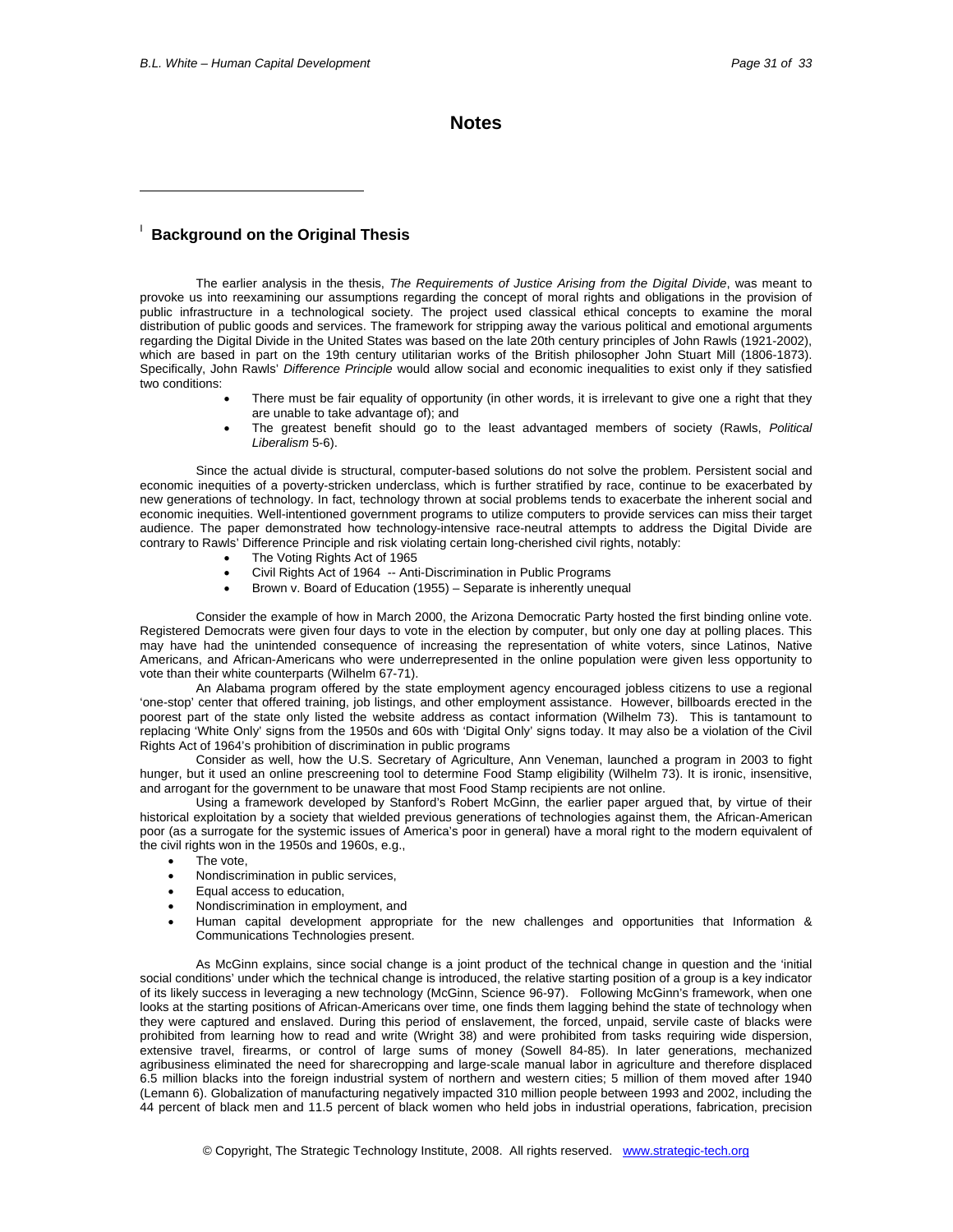$\overline{a}$ 

crafts, repair, or as laborers at a time when they had just begun to attain unionized industrial positions. The current globalization of service sector jobs and intellectual expertise will likely further exasperate the competitive situation for those just starting to make progress in the corporate structure.

If one is willing to rationally examine the structural impediments of blacks, then it may be easier to understand the less obvious structures that impede the poor in general. As Harvard's Glenn Loury observes, when it comes to African-Americans, whether the inequality in economic opportunity resulted from the historical actions of a hostile or indifferent American society, or whether it is due to the pathological actions of those within the group, the resulting inequities have occurred within the confines of the U.S. social system and under the influence of the peculiar relationship of social behavior, customs, expectations, laws, and self-fulfilling prophesies that have a particular American character. In this case, color-blindness, though admirable in some respects, ignores the reality and allows the culpable to escape responsibility for being part of the solution.

Leveraging a new technology might require a group to fulfill new behavioral or intellectual requirements, commensurate with the new behavioral or intellectual possibilities opened up by the technology (McGinn, *Science* 97). When considering the digital divide in America, it is instructive to do so in the context of overall educational preparation, social acceptance, and economic opportunity available across race and class lines.

*Human Capital Development* suggests an intrinsic notion of education in skills necessary to make mature informed judgments in a participatory democracy and the ability to bring capacities to the table that have value in the marketplace of ideas and goods (Wilhelm 45). The focus of this supplementary paper is Human Capital Development, and progressive steps in support of it will be examined in depth. It is important to note that, given the structural changes going on in the global economy -- changes which benefit highly-educated, flexible, politically astute, visionary entrepreneurs - the superficial argument of equitable distribution of computers, communications lines, databases, and software programming masks the complexity of this social problem. Though this author is not a professional educator, the *Requirements of Justice* paper strongly advocated a serious wholesale W.E.B. DuBois-style upgrading of literacy, logical thinking, mathematical skills, research, and entrepreneurship demanded by a 21st century educational system for both children and adults; rather than a rehashing of a Booker T. Washington-style basic or vocational education model designed for the Industrial Revolution.

Though this author is a long-term Silicon Valley engineering executive, the paper argued that mere computerbased access to public services, though required, are insufficient to provide equal opportunities for one to become a fully capable participant in either the modern American democracy or the global economy. Our schools do not have to turn each student into an engineer. Rather, students should be taught how to understand and use the computer to accomplish their own ends. The chronic poor should not throw off technology. Rather, as disadvantaged communities embrace technology, they will need to incorporate the best of technology with the best of philosophy. In addition, the rampant attitude of American one-upmanship and global competitiveness necessitates underserved communities to cling to the DuBois school of political activism in an effort to hold on to their meager rights and property. Only then will computerbased tools be relevant to the day-to-day needs of the poor.

#### **Closing the Digital Divide in an Era of a Widening Human Capital Gap**

The Commerce Department reported that high-speed Internet access had reached 40.4 percent of urban households and 24.7 percent of rural households by 2003. However, minority residents had lower adoption rates, with 14 percent of black and 13 percent of Latino households having broadband. Research by the City of Philadelphia, in preparation of its Wireless Philadelphia Business Plan, indicated an inverse correlation between school poverty levels and both home computer ownership and Internet access (22). Given that 71 percent of Philadelphia public school students are considered 'low income' and 79 percent are either black or Hispanic, a strong case was made that blacks in Philadelphia did not have an adequate or equal opportunity to take advantage of Information & Communications Technology (ICT). Similar data exists for other cities, including but not limited to Chicago, Detroit, Milwaukee, Boston, and New York (Kozol 321-24).

As a result of public and private support for providing computers and Internet access in U.S. schools over the past decade, a report from the National Urban League indicates that there was major improvement in closing the digital divide in 2005. The Urban League's index in 2005 showed that blacks' access to computers experienced an 18-point improvement over 2004 figures, when compared to whites with home Internet access.

As for demographic divides among U.S. Internet users as a whole, the 2006 *Pew Internet & American Life Project* came to the conclusion that 72% of whites and 69% of English-speaking Hispanics use the Internet, while 58% of African-Americans do. More than 80% of people aged 18 to 49 use the Internet, while only 33% of those older than 65 do. Also, 59% of those with a high school education use the Internet, while 91% of college-educated people do. Notably, only 36% of those without a high school education use the Internet.<sup>"</sup>

Pew's 2007 survey continued to show improvement with 62% of African-Americans, 73% of whites, and 78% of English-speaking Hispanics using the Internet. Even those with less than high school educations showed small improvements to reach 40% online.

As a matter of technology diffusion, the digital divide is slowly closing. Perhaps the free market proponents, such as the Cato Institute have a valid point. If access is not denied, but is provided in a laissez faire manner as a function of normal technology diffusion, maybe one sees a predictable pattern where the rich always lead in adoption. They argue that as the costs of the technology come down and as technology is found in public places, even the poorest of citizens will have access to ICT over time. So, to this group, the divide is closing and it would be unethical to favor one group over